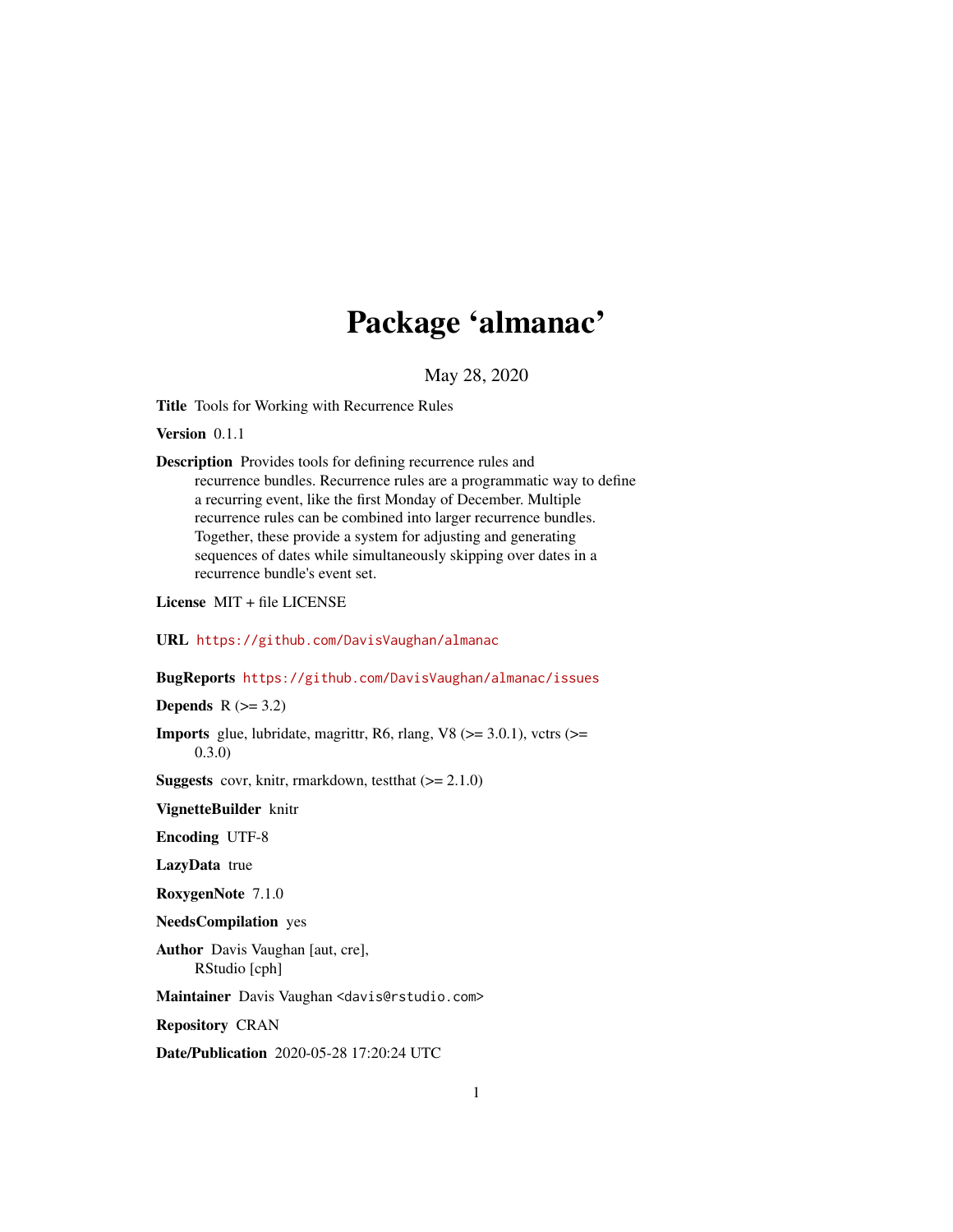# <span id="page-1-0"></span>R topics documented:

|       | $\overline{2}$ |
|-------|----------------|
|       | $\overline{4}$ |
|       | 5              |
|       | - 6            |
|       | $\overline{7}$ |
|       |                |
|       | 8              |
|       |                |
|       |                |
|       |                |
|       |                |
|       |                |
|       |                |
|       |                |
|       |                |
|       |                |
|       |                |
|       |                |
|       |                |
|       |                |
|       |                |
|       |                |
|       |                |
|       |                |
|       |                |
| Index | 34             |

adjustments *Date adjustments*

# <span id="page-1-1"></span>Description

This family of adj\_\*() functions encode business logic for common date adjustments. If x falls on an event date, it is adjusted according to the function's adjustment rule. Otherwise it is left untouched.

• adj\_following()

Choose the first non-event date after x.

• adj\_preceding()

Choose the first non-event date before x.

• adj\_modified\_following()

Choose the first non-event date after x, unless it falls in a different month, in which case the first non-event date before x is chosen instead.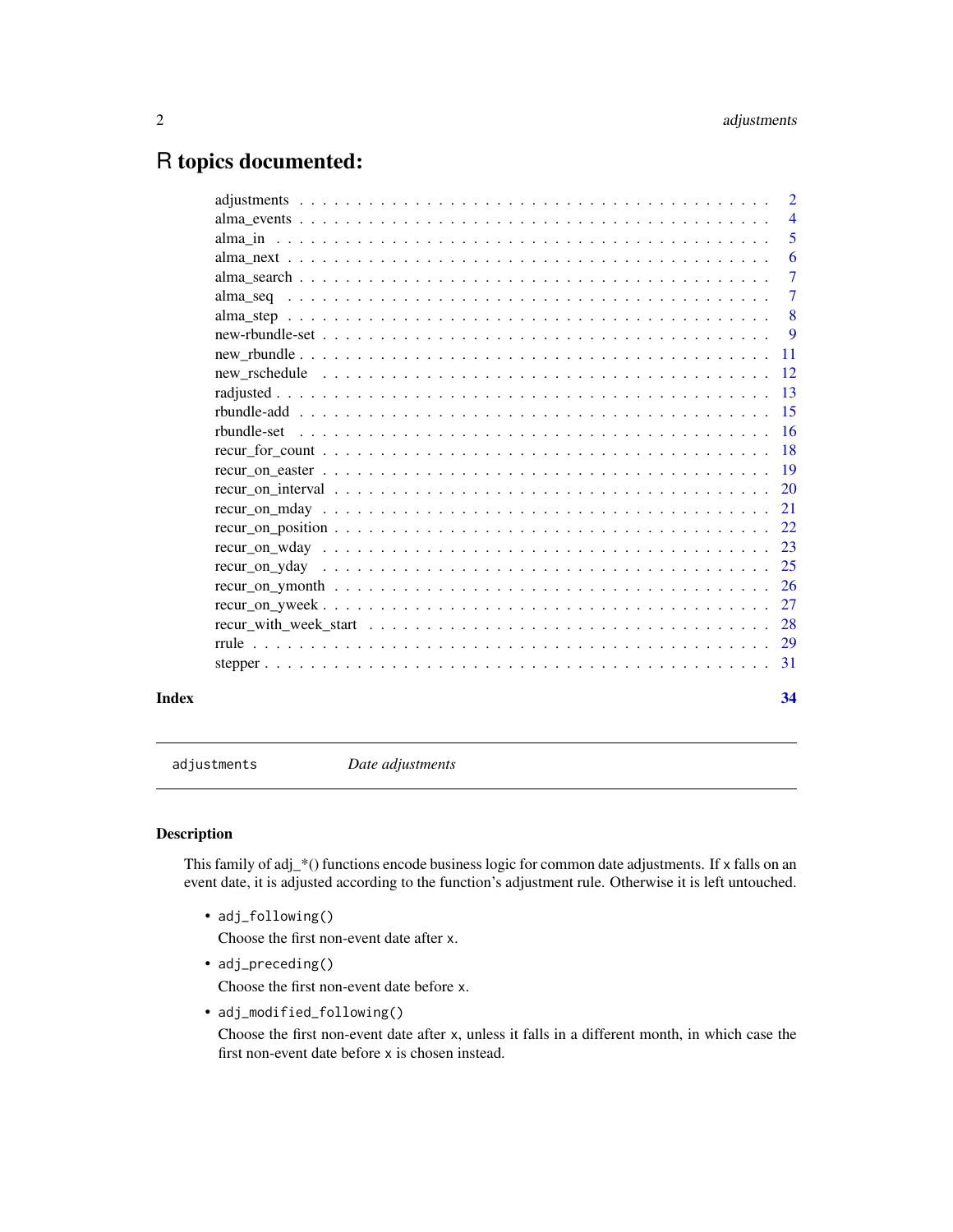# adjustments 3

• adj\_modified\_preceding()

Choose the first non-event date before x, unless it falls in a different month, in which case the first non-event date after x is chosen instead.

• adj\_nearest()

Choose the nearest non-event date to x. If the closest preceding and following non-event dates are equally far away, the following non-event date is chosen.

• adj\_none() Performs no adjustment and returns x unchanged.

# Usage

```
adj_following(x, rschedule)
adj_preceding(x, rschedule)
adj_modified_following(x, rschedule)
adj_modified_preceding(x, rschedule)
adj_nearest(x, rschedule)
adj_none(x, rschedule)
```
# Arguments

| $\mathbf{x}$ | [Date]                                     |
|--------------|--------------------------------------------|
|              | A vector of dates.                         |
| rschedule    | [rschedule]                                |
|              | An rschedule, such as an rrule or rbundle. |

# Value

An adjusted vector of Dates.

```
# A Saturday
x <- as.Date("1970-01-03")
on_weekends <- weekly() %>% recur_on_weekends()
# Adjust forward to Monday
adj_following(x, on_weekends)
# Adjust backwards to Friday
adj_preceding(x, on_weekends)
# Adjust to nearest non-event date
adj_nearest(x, on_weekends)
```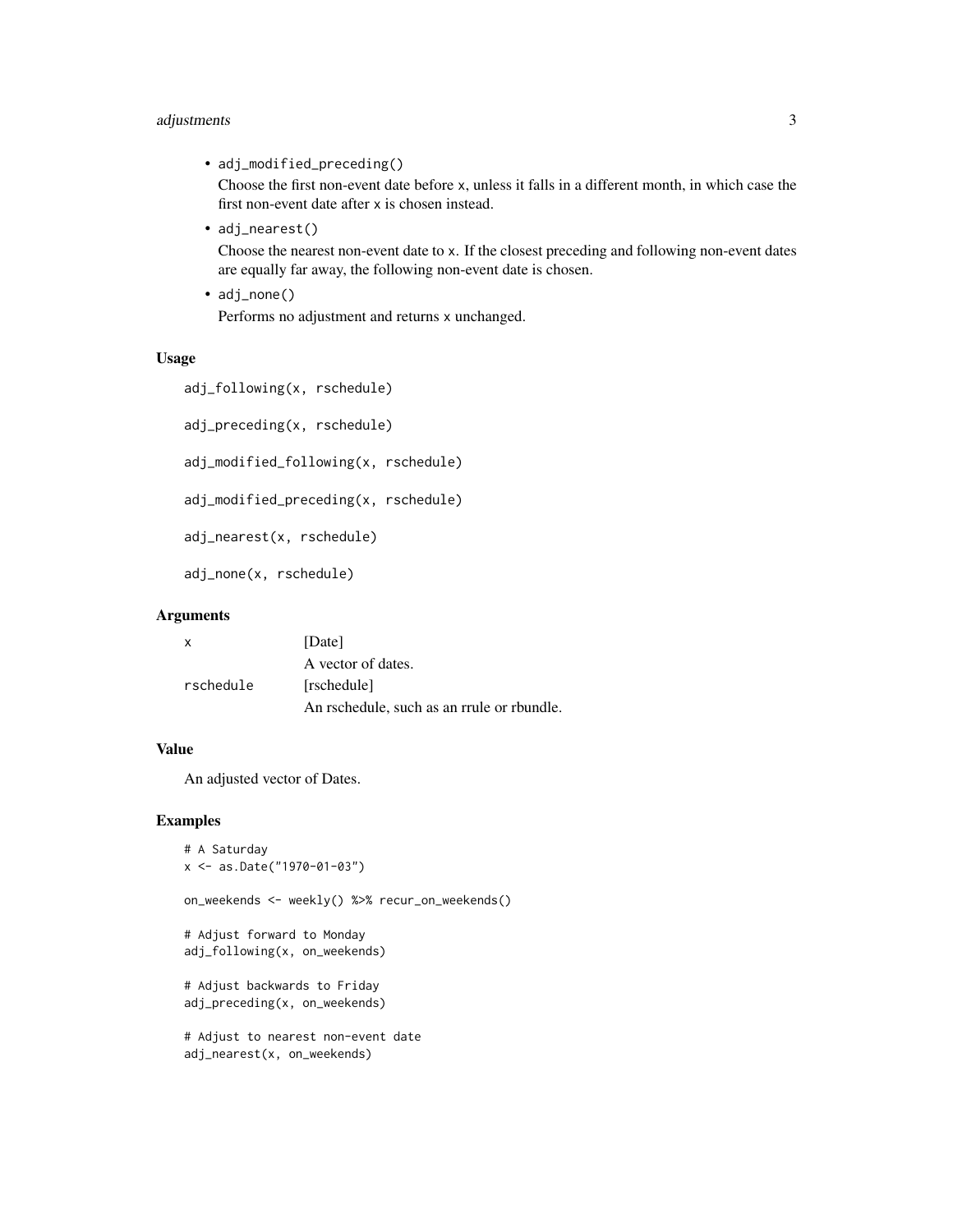```
adj\_nearest(x + 1, on\_weekends)# Sundays, one of which is at the end of the month
sundays <- as.Date(c("2020-05-24", "2020-05-31"))
# Adjust forward, unless that takes us into a new month, in which case we
# adjust backwards.
adj_modified_following(sundays, on_weekends)
# Saturdays, one of which is at the beginning of the month
saturdays <- as.Date(c("2020-08-01", "2020-08-08"))
# Adjust backwards, unless that takes us into a new month, in which
# case we adjust forwards
adj_modified_preceding(saturdays, on_weekends)
```
alma\_events *Get all events*

#### Description

alma\_events() retrieves all of the events in the rschedule's event set.

#### Usage

alma\_events(rschedule)

#### Arguments

rschedule [rschedule] An rschedule, such as an rrule or rbundle.

# Value

A Date vector of events.

```
rrule <- daily(since = "1970-01-01", until = "1970-01-05")
```

```
alma_events(rrule)
```

```
rrule_weekly <- weekly(since = "1970-01-01") %>%
 recur_for_count(5)
```

```
rb \leq runion() %>%
 add_rschedule(rrule) %>%
 add_rschedule(rrule_weekly)
```

```
alma_events(rb)
```
<span id="page-3-0"></span>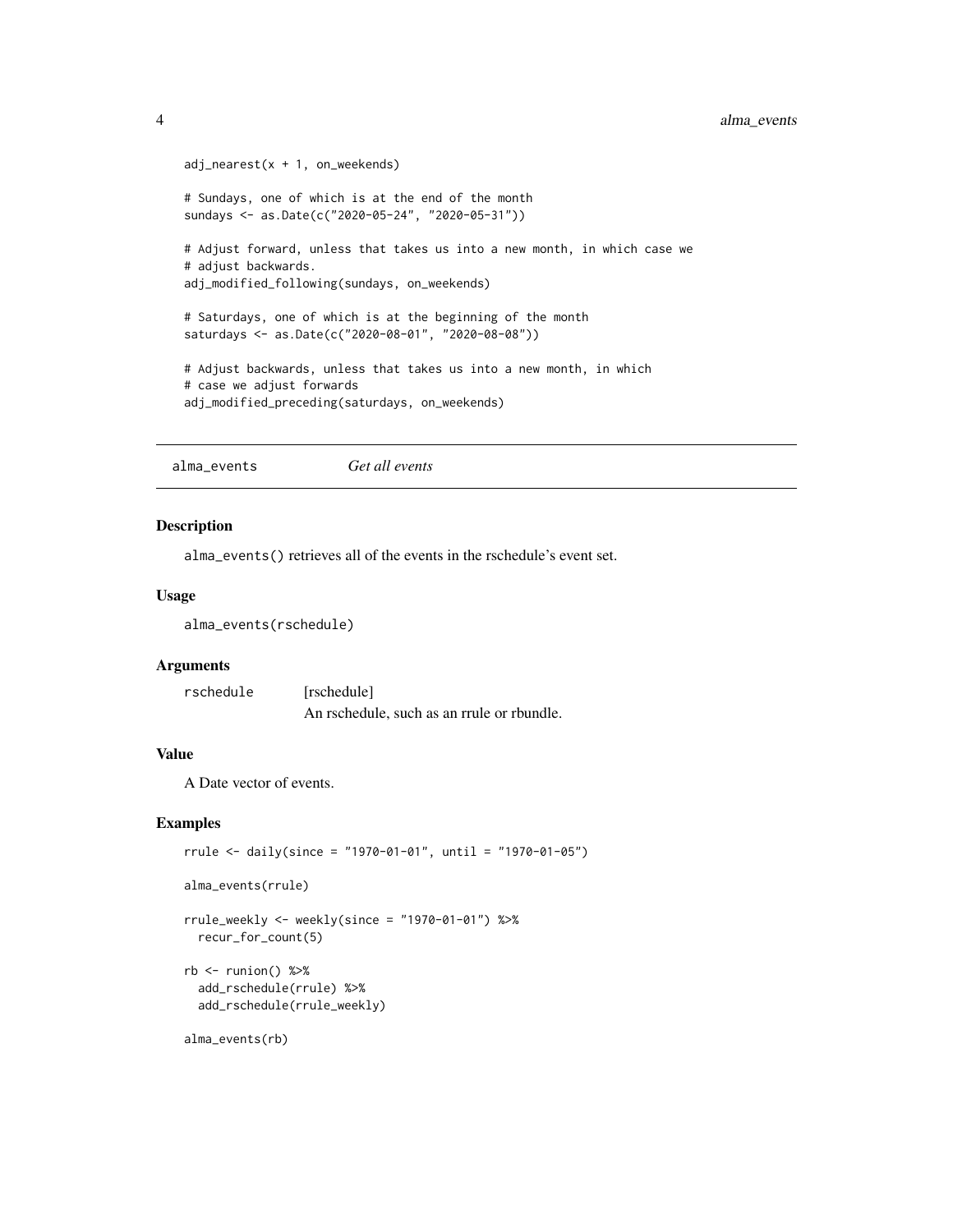<span id="page-4-1"></span><span id="page-4-0"></span>

alma\_in() checks if x is in the event set of dates defined by the rschedule.

# Usage

alma\_in(x, rschedule)

# Arguments

| x         | [Date]                                     |
|-----------|--------------------------------------------|
|           | A vector of dates.                         |
| rschedule | [rschedule]                                |
|           | An rschedule, such as an rrule or rbundle. |

# Value

A logical vector the same size as x.

# Examples

```
rrule <- weekly() %>%
  recur_on_wday("Thursday")
# A Thursday and Friday
x <- as.Date("1970-01-01") + 0:1
alma_in(x, rrule)
# Every month, on the 2nd day of the month
rrule2 <- monthly() %>%
  recur_on_mday(2)
# Make a larger rbundle made of multiple rules
rb \leftarrow runion() %> %add_rschedule(rrule) %>%
 add_rschedule(rrule2)
```
alma\_in(x, rb)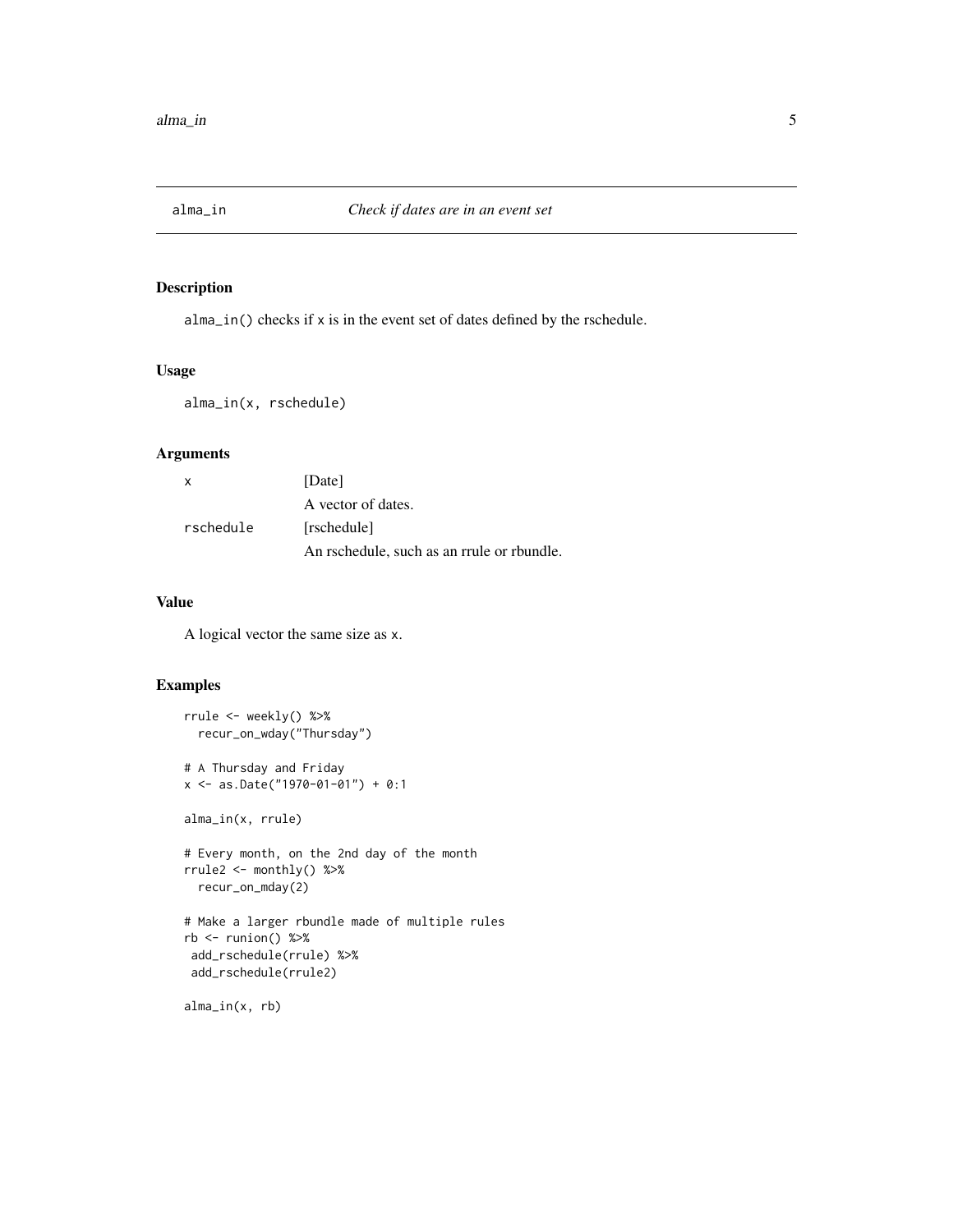<span id="page-5-0"></span>

- alma\_next() generates the next event after x.
- alma\_previous() generates the previous event before x.

# Usage

```
alma_next(x, rschedule, inclusive = FALSE)
```

```
alma_previous(x, rschedule, inclusive = FALSE)
```
# Arguments

| $\mathsf{x}$ | [Date]                                                                |
|--------------|-----------------------------------------------------------------------|
|              | A vector of dates.                                                    |
| rschedule    | [rschedule]                                                           |
|              | An rschedule, such as an rrule or rbundle.                            |
| inclusive    | [logical(1)]                                                          |
|              | If x is an event, should it be considered the next or previous event? |

# Value

A Date vector the same size as x.

```
on_12th <- monthly() %>% recur_on_mday(12)
on_monday <- weekly() %>% recur_on_wday("Monday")
# On the 12th of the month, or on Mondays
rb \leq runion() %>%
  add_rschedule(on_12th) %>%
  add_rschedule(on_monday)
alma_next(c("2019-01-01", "2019-01-11"), rb)
alma_previous(c("2019-01-01", "2019-01-11"), rb)
```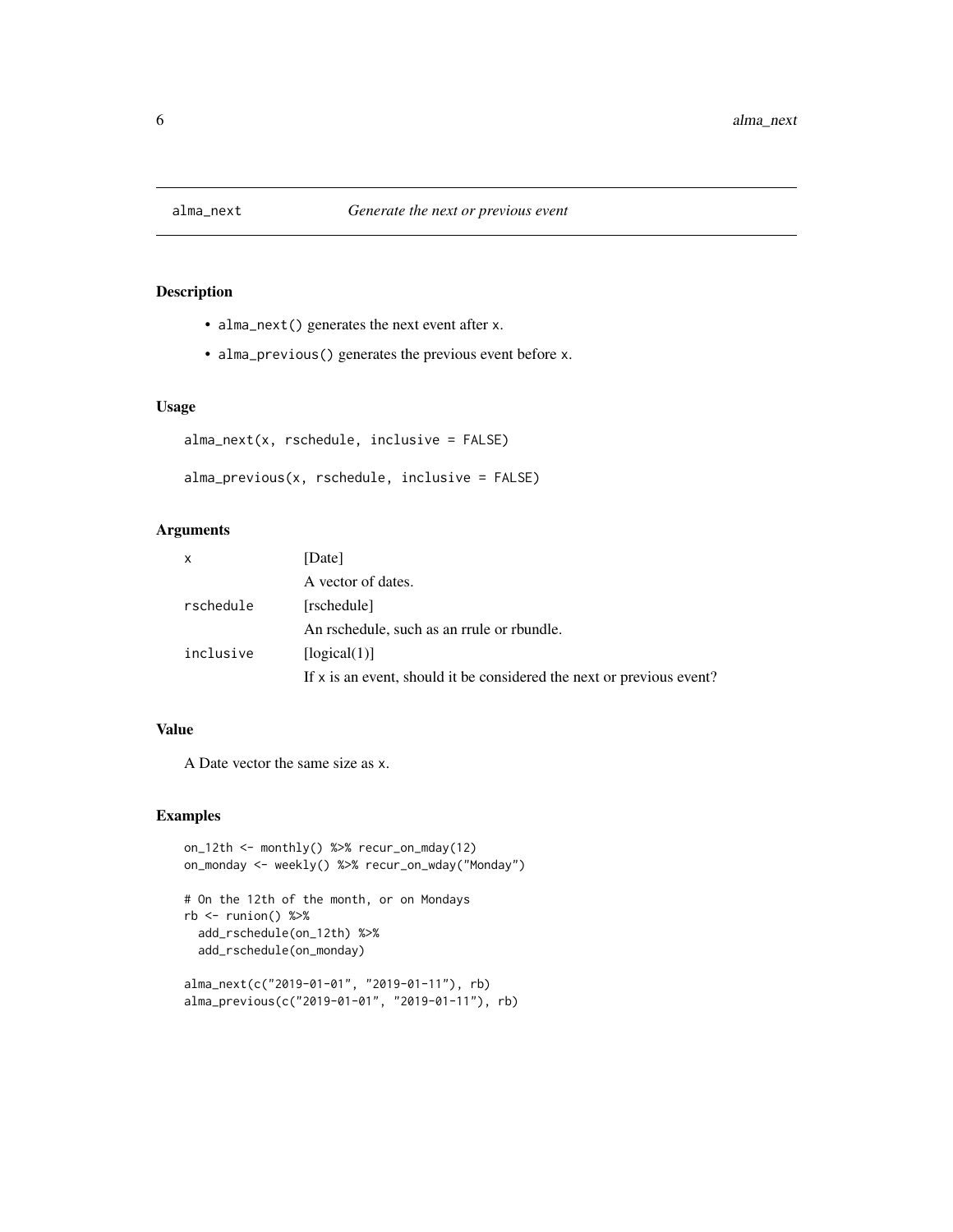<span id="page-6-0"></span>

alma\_search() retrieves all events between from and to.

# Usage

alma\_search(from, to, rschedule, inclusive = TRUE)

# Arguments

| from, to  | [Date(1)]                                          |
|-----------|----------------------------------------------------|
|           | Dates defining the range to look for events.       |
| rschedule | [rschedule]                                        |
|           | An rschedule, such as an rrule or rbundle.         |
| inclusive | [logical(1)]                                       |
|           | If from or to are events, should they be included? |

# Value

A Date vector of all events between from and to.

#### Examples

```
on_12th <- monthly() %>% recur_on_mday(12)
on_monday <- weekly() %>% recur_on_wday("Monday")
# On the 12th of the month, or on Mondays
rb \leq runion() %>%
 add_rschedule(on_12th) %>%
  add_rschedule(on_monday)
alma_search("2019-01-01", "2019-01-31", rb)
```
alma\_seq *Generate date sequences*

# Description

alma\_seq() generates a sequence of all dates between from and to, skipping any events defined by the rschedule.

#### Usage

```
alma_seq(from, to, rschedule, inclusive = TRUE)
```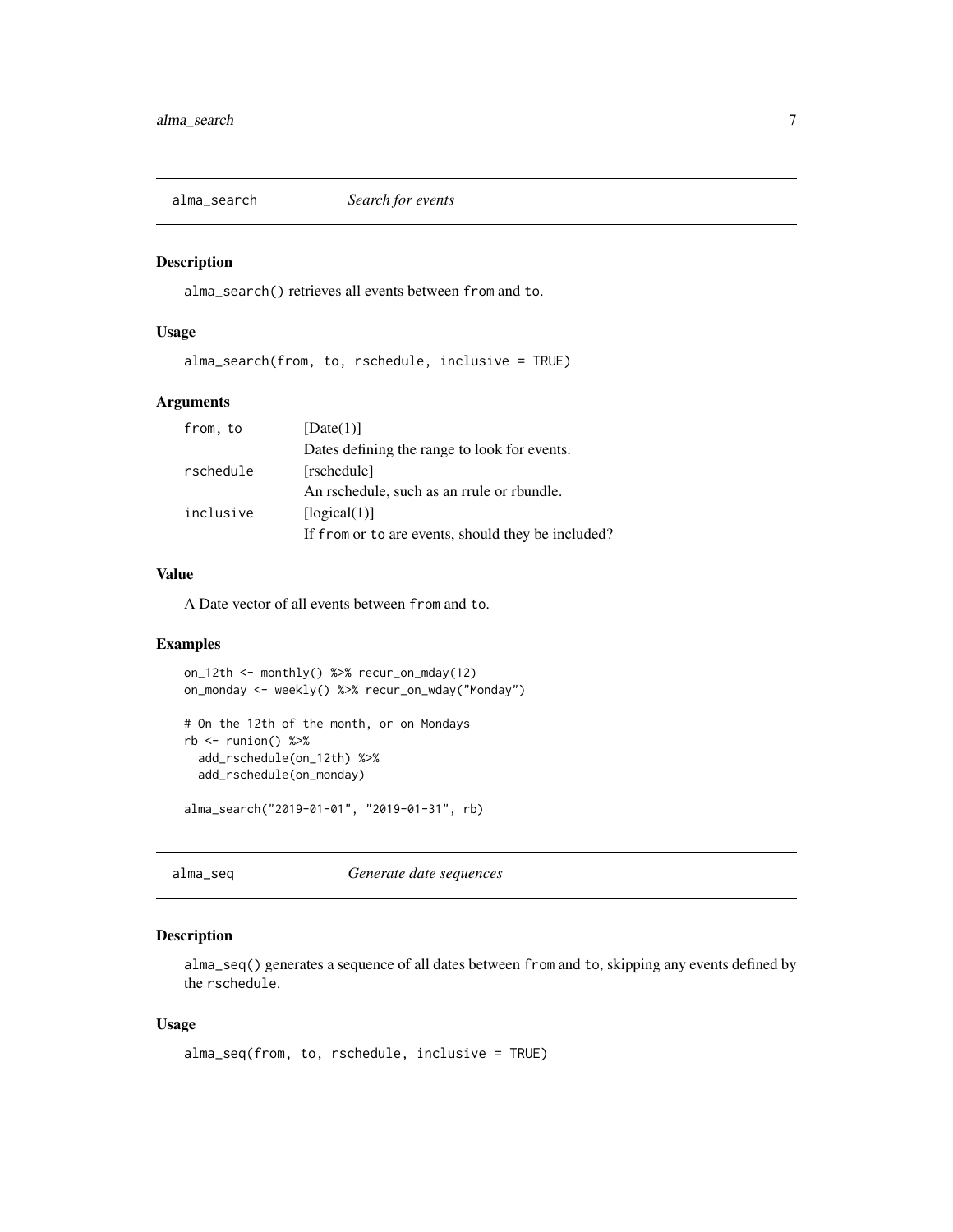# <span id="page-7-0"></span>Arguments

| [Date(1)]                                                                               |
|-----------------------------------------------------------------------------------------|
| Dates defining the range to look for events.                                            |
| [rschedule]                                                                             |
| An rschedule, such as an rrule or rbundle.                                              |
| [logical(1)]                                                                            |
| If from or to are events in the rschedule, should they be removed from the<br>sequence? |
|                                                                                         |

#### Value

A vector of dates in the range of [from, to], with all events in the rschedule removed.

# Examples

on\_weekends <- weekly() %>% recur\_on\_weekends()

# Generate a sequence of all non-weekend dates in Jan-2000 alma\_seq("2000-01-01", "2000-01-31", on\_weekends)

<span id="page-7-1"></span>alma\_step *Step relative to an rschedule*

# Description

alma\_step() is useful for shifting dates by "n business days".

alma\_step() steps over a sequence of dates 1 day at a time, for n days. After each step, an adjustment is applied to shift to the next non-event date.

- If n is positive, [adj\\_following\(\)](#page-1-1) is called.
- If n is negative, [adj\\_preceding\(\)](#page-1-1) is called.
- If n is zero, it was arbitrarily decided to call [adj\\_following\(\)](#page-1-1) to roll to the next available non-event date.

#### Usage

alma\_step(x, n, rschedule)

#### Arguments

| X         | [Date]                                                         |
|-----------|----------------------------------------------------------------|
|           | A vector of dates.                                             |
| n         | [integer]                                                      |
|           | The number of days to step. Can be negative to step backwards. |
| rschedule | [rschedule]                                                    |
|           | An rschedule, such as an rrule or rbundle.                     |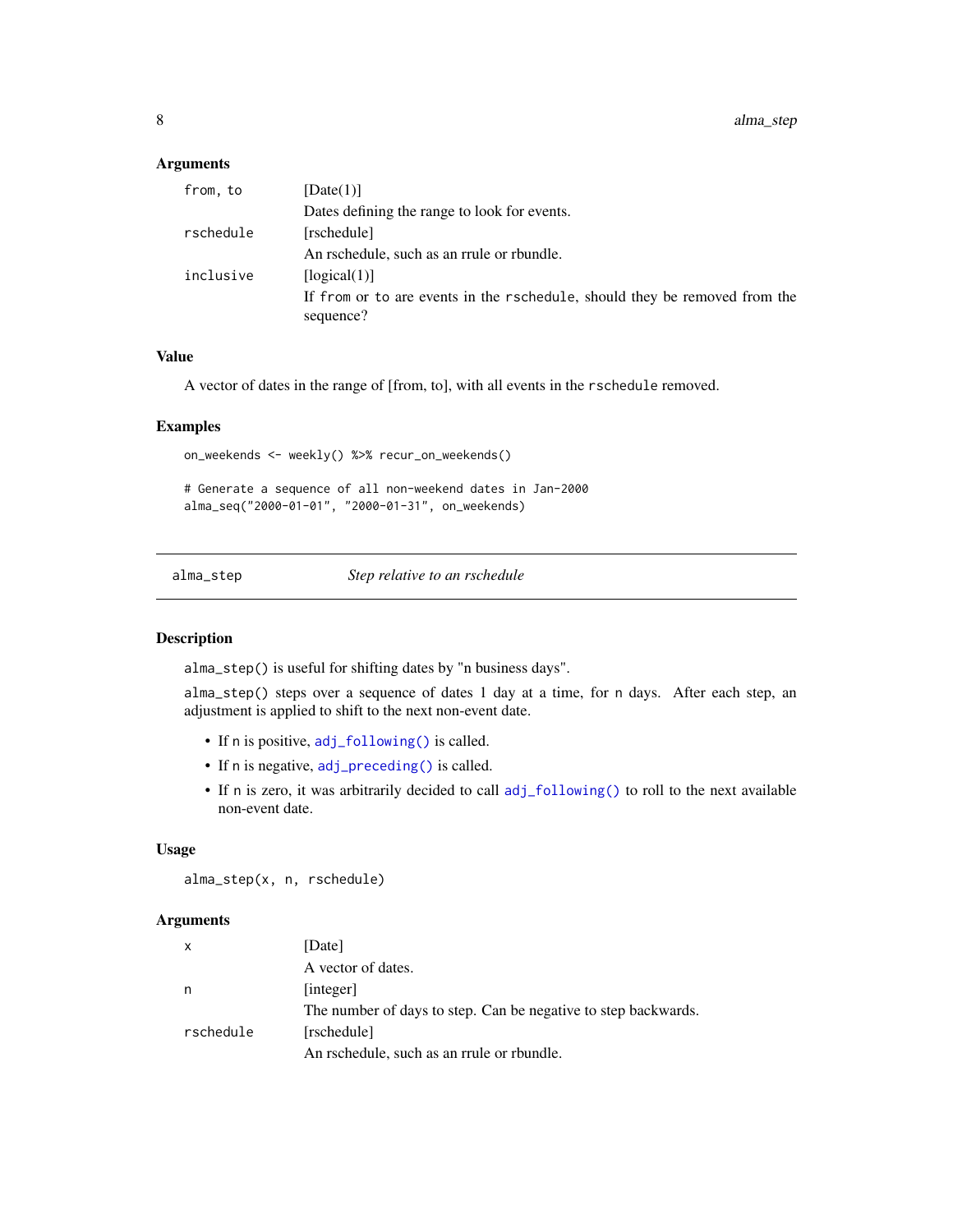# <span id="page-8-0"></span>new-rbundle-set 9

# Details

Imagine you are on a Friday and want to shift forward 2 days using an rrule that marks weekends as events. alma\_step() works like this:

- Step forward 1 day to Saturday.
- Apply an adjustment of [adj\\_following\(\)](#page-1-1), which rolls forward to Monday.
- Step forward 1 day to Tuesday.
- Apply an adjustment of [adj\\_following\(\)](#page-1-1), but no adjustment is required.

This lends itself naturally to business logic. Two business days from Friday is Tuesday.

#### Value

A Date vector the same size as x shifted by n steps.

#### Examples

```
# Make a rrule for weekends
on_weekends <- weekly() %>%
 recur_on_weekends()
# "Step forward by 2 business days"
# 2019-09-13 is a Friday.
# Here we:
# - Step 1 day to Saturday
# - Adjust to Monday
# - Step 1 day to Tuesday
alma_step("2019-09-13", 2, on_weekends)
# If Monday, 2019-09-16, was a recurring holiday, we could create
# a custom runion and step over that too.
on_09_16 <- yearly() %>%
 recur_on_ymonth(9) %>%
 recur_on_mday(16)
rb \leq runion() %>%
 add_rschedule(on_09_16) %>%
 add_rschedule(on_weekends)
alma_step("2019-09-13", 2, rb)
```
#### new-rbundle-set *Constructor for a set-based recurrence bundle*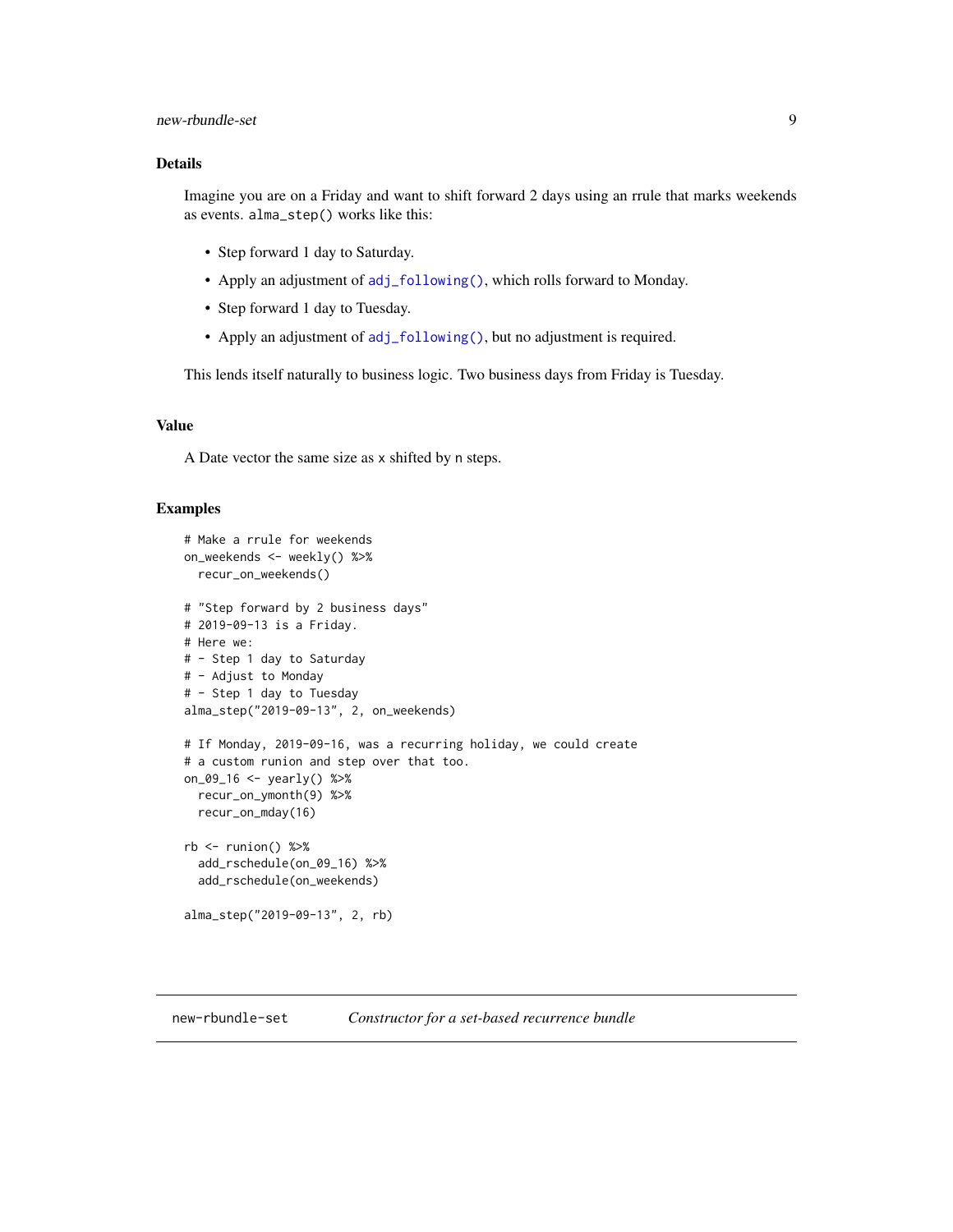These constructors are developer focused tools that are not required for normal usage of almanac. They construct new rbundle subclasses directly from a list of existing rschedules.

- new\_runion() creates an runion.
- new\_rintersect() creates an rintersect.
- new\_rsetdiff() creates a rsetdiff.

# Usage

```
new_rintersect(
  rschedules = list(),
  rdates = new_data(),
 exdates = new_date(),
  ...,
 class = character()
\lambdanew_rsetdiff(
 rschedules = list(),
 rdates = new_data(),
 exdates = new_data(),
  ...,
  class = character()
)
new_runion(
 rschedules = list(),
  rdates = new_data(),
 exdates = new_data(),
  ...,
 class = character()
)
```
#### Arguments

| rschedules | [list]                                                    |
|------------|-----------------------------------------------------------|
|            | A list of rschedules.                                     |
| rdates     | [Date]                                                    |
|            | A vector of dates to forcibly include in the event set.   |
| exdates    | [Date]                                                    |
|            | A vector of dates to forcibly exclude from the event set. |
|            | [named dots]                                              |
|            | Additional named elements added to the rbundle object.    |
| class      | [character]                                               |
|            | An optional subclass.                                     |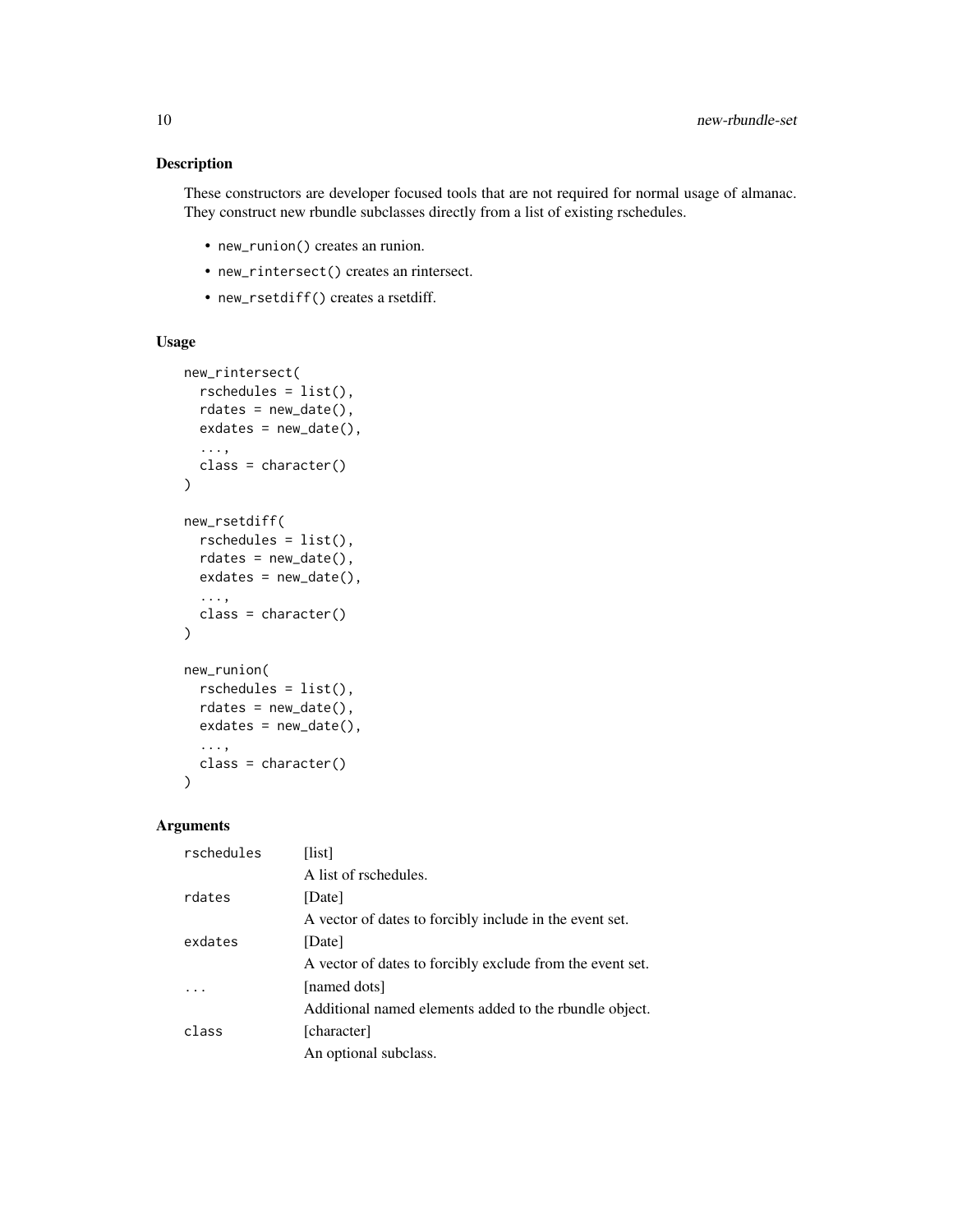<span id="page-10-0"></span>new\_rbundle 11

# Value

A new rbundle subclass.

#### Examples

```
new_runion()
x \leftarrow \text{daily}()y <- weekly()
rschedules <- list(x, y)
new_runion(rschedules)
```
new\_rbundle *Constructor for an rbundle*

# Description

new\_rbundle() is a developer focused tool that is not required for normal usage of almanac. It constructs a new rbundle directly from a list of existing rschedules.

rbundle\_restore() is a generic function that rbundle subclasses can provide a method for. It dispatches off of to. Its sole purpose is to restore classes and fields of the subclass after calling any of the following functions:

- add\_rdates()
- add\_exdates()
- add\_rschedule()

# Usage

```
new_rbundle(
  rschedules = list(),
  rdates = new_date(),
  exdates = new_data(),
  ...,
  class = character()
\mathcal{L}
```
rbundle\_restore(x, to)

# Arguments

| rschedules | <b>Histl</b>                                            |
|------------|---------------------------------------------------------|
|            | A list of rschedules.                                   |
| rdates     | [Date]                                                  |
|            | A vector of dates to forcibly include in the event set. |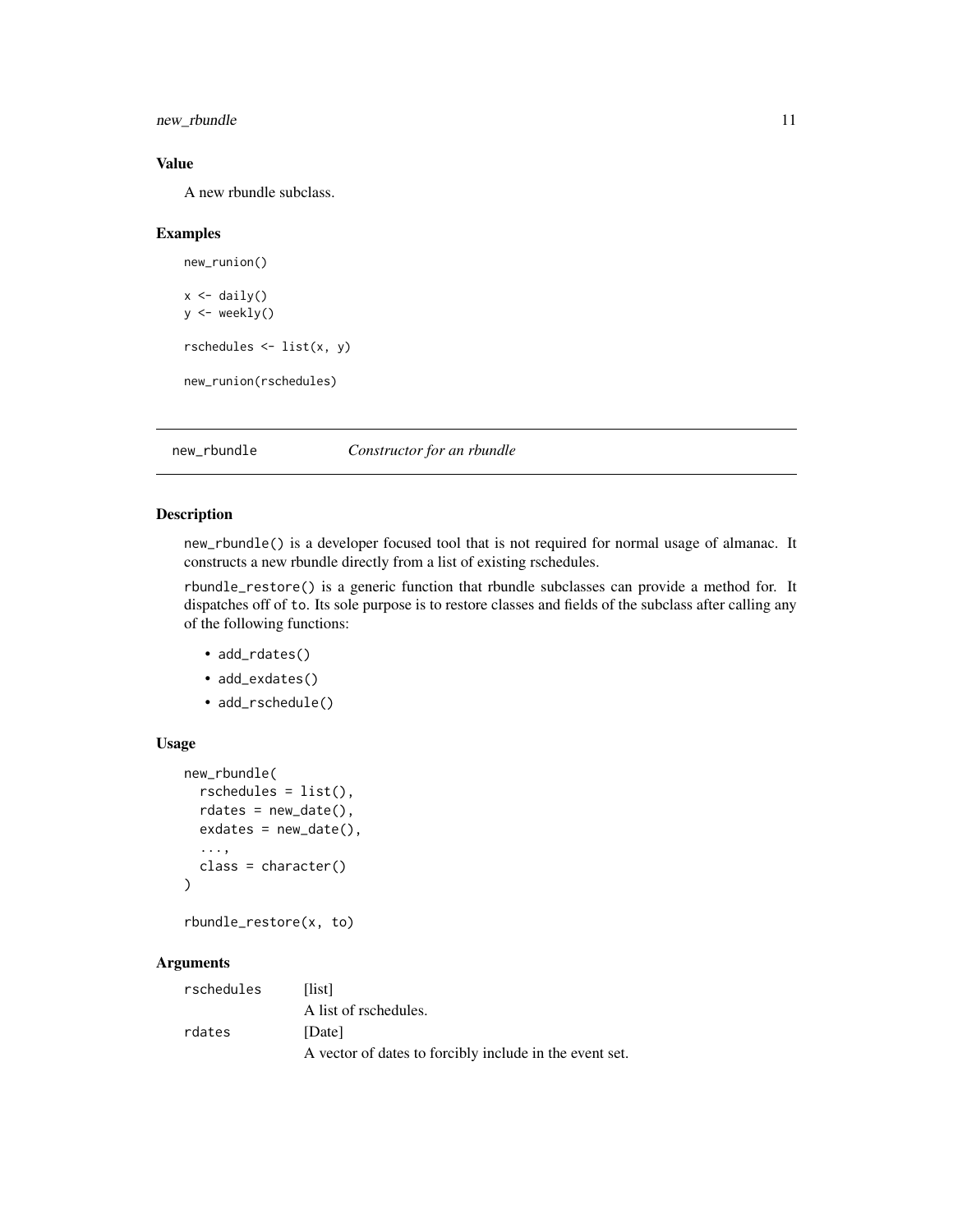<span id="page-11-0"></span>

| exdates | [Date]                                                          |
|---------|-----------------------------------------------------------------|
|         | A vector of dates to forcibly exclude from the event set.       |
|         | [named dots]                                                    |
|         | Additional named elements added to the rbundle object.          |
| class   | [character]                                                     |
|         | An optional subclass.                                           |
| X       | [rbundle]                                                       |
|         | An updated roundle that needs to be restored to the type of to. |
| to      | [rbundle subclass]                                              |
|         | An roundle subclass that you are restoring to.                  |

# Details

An rbundle is an abstract class that rintersect, runion, and rsetdiff all inherit from. The sole purpose of an rbundle subclass is to implement an rbundle\_restore() method that defines how to recover the original rbundle subclass after adding a new rschedule, rdate, or exdate. Additionally, because rbundles are also rschedules, a [rschedule\\_events\(\)](#page-11-1) method must be implemented.

# Value

- new\_rbundle() returns a new rbundle.
- rbundle\_restore() should return an rbundle subclass of the same type as to.

# Examples

```
new_rbundle()
x \leftarrow \text{daily}()y <- weekly()
rschedules \leq list(x, y)
new_rbundle(rschedules)
```
new\_rschedule *Create a new rschedule*

# <span id="page-11-1"></span>Description

new\_rschedule() is a developer focused tool that is not required for normal usage of almanac. It is only exported to allow other packages to construct new rschedule objects that work with almanac functions prefixed with alma\_\*(), like [alma\\_in\(\)](#page-4-1).

rschedule\_events() is a generic function that rschedule subclasses must provide a method for. rschedule\_events() should return a Date vector containing the complete ordered set of events in the event set of that rschedule.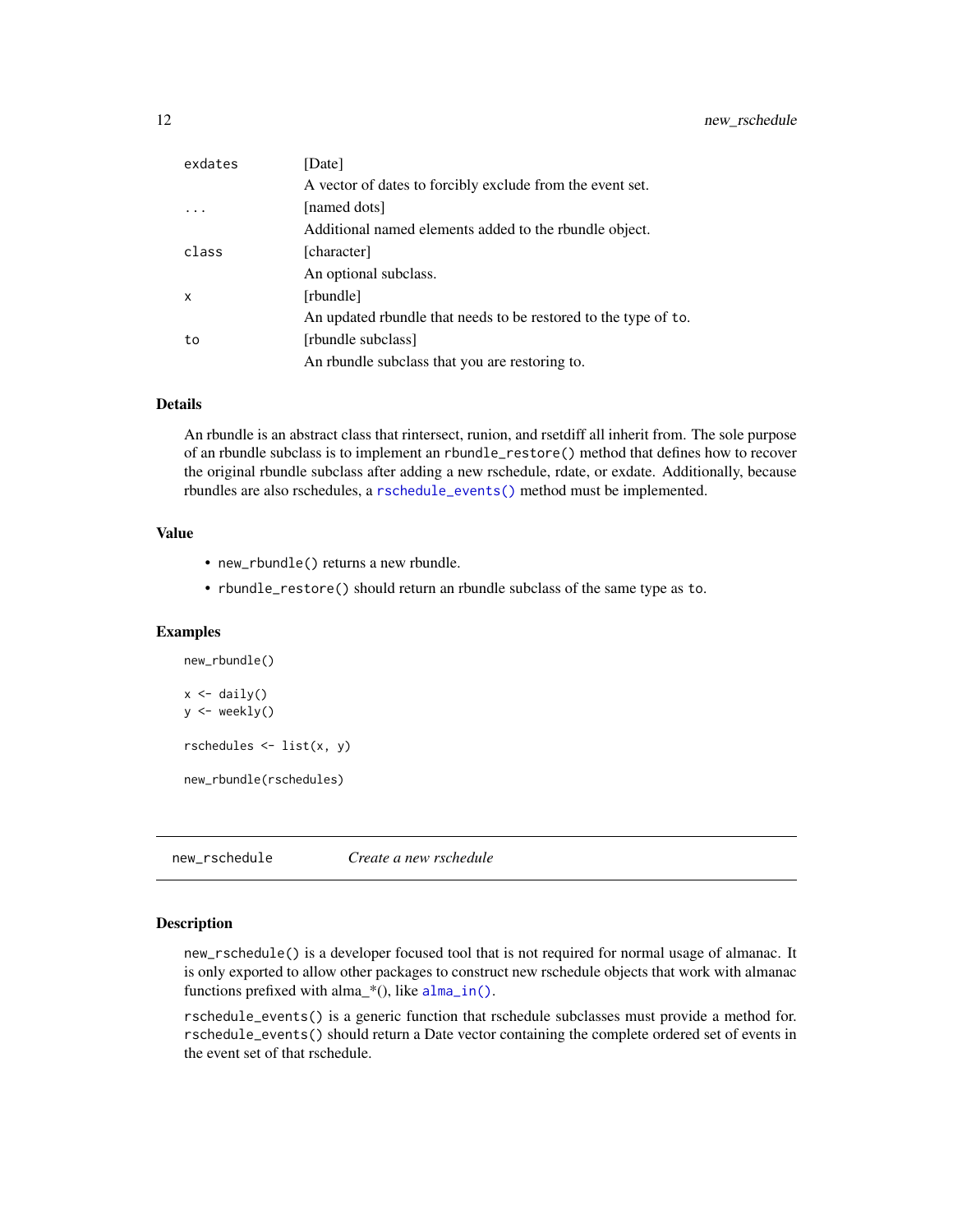#### <span id="page-12-0"></span>radjusted the contract of the contract of the contract of the contract of the contract of the contract of the contract of the contract of the contract of the contract of the contract of the contract of the contract of the

#### Usage

new\_rschedule(..., class)

rschedule\_events(x)

# Arguments

|       | [named fields]                       |
|-------|--------------------------------------|
|       | Named data fields.                   |
| class | [character]                          |
|       | A required subclass.                 |
| x     | [rschedule subclass]                 |
|       | An object that subclasses rschedule. |

# Details

An rschedule is an abstract class that rrule and rbundle both inherit from. The sole functionality of rschedule classes is to provide a method for rschedule\_events().

#### Value

For new\_rschedule(), a new rschedule subclass.

For rschedule\_events(), a Date vector of events.

#### Examples

```
events <- as.Date("1970-01-01")
static <- new_rschedule(
 events = events,
 class = "static_rschedule"
\mathcal{L}# You have to register an `rschedule_events()` method first!
try(alma_events(static))
```
radjusted *Create an adjusted rschedule*

# Description

radjusted() creates a new adjusted rschedule on top of an existing one. The new rschedule contains the same event dates as the existing rschedule, except when they intersect with the dates in the event set of the rschedule, adjust\_on. In those cases, an adjustment is applied to the problematic dates to shift them to valid event dates.

This is most useful when creating corporate holiday rschedules. For example, Christmas always falls on December 25th, but if it falls on a Saturday, your company might observe Christmas on the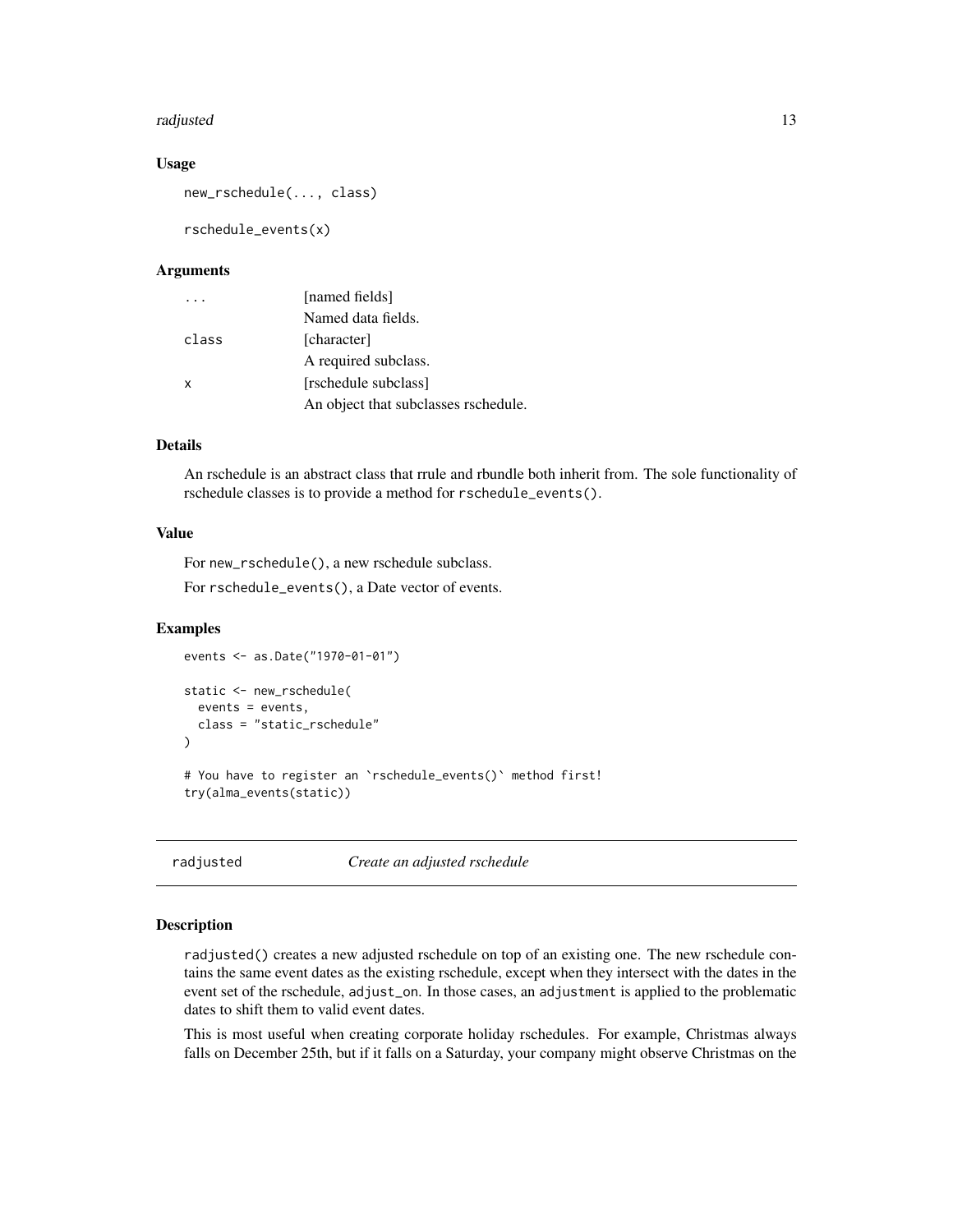<span id="page-13-0"></span>previous Friday. If it falls on a Sunday, you might observe it on the following Monday. In this case, you could construct an rschedule for a recurring event of December 25th, and a second rschedule for weekends. When Christmas falls on a weekend, you would apply an adjustment of [adj\\_nearest\(\)](#page-1-1) to get the observance date.

#### Usage

radjusted(rschedule, adjust\_on, adjustment)

#### Arguments

| rschedule  | [rschedule]                                                                                                                                                                                                                                                                                                                 |
|------------|-----------------------------------------------------------------------------------------------------------------------------------------------------------------------------------------------------------------------------------------------------------------------------------------------------------------------------|
|            | An rschedule, such as an rrule or rbundle.                                                                                                                                                                                                                                                                                  |
| adjust_on  | [rschedule]                                                                                                                                                                                                                                                                                                                 |
|            | An rschedule that determines when the adjustment is to be applied.                                                                                                                                                                                                                                                          |
| adjustment | [function]                                                                                                                                                                                                                                                                                                                  |
|            | An adjustment function to apply to problematic dates. Typically one of the pre-<br>existing adjustment functions, like adj_nearest().                                                                                                                                                                                       |
|            | A custom adjustment function must have two arguments x and rschedule. x is<br>the complete vector of dates that possibly need adjustment. rschedule is the<br>rschedule who's event set determines when an adjustment needs to be applied.<br>The function should adjust x as required and return the adjusted Date vector. |

#### Value

An adjusted rschedule.

```
since <- "2000-01-01"
until <- "2010-01-01"
on_christmas <- yearly(since = since, until = until) %>%
  recur_on_ymonth("Dec") %>%
  recur_on_mday(25)
# All Christmas dates, with no adjustments
alma_events(on_christmas)
on_weekends <- weekly(since = since, until = until) %>%
  recur_on_weekends()
# Now all Christmas dates that fell on a weekend are
# adjusted either forwards or backwards, depending on which
# non-event date was closer
on_adj_christmas <- radjusted(on_christmas, on_weekends, adj_nearest)
alma_events(on_adj_christmas)
```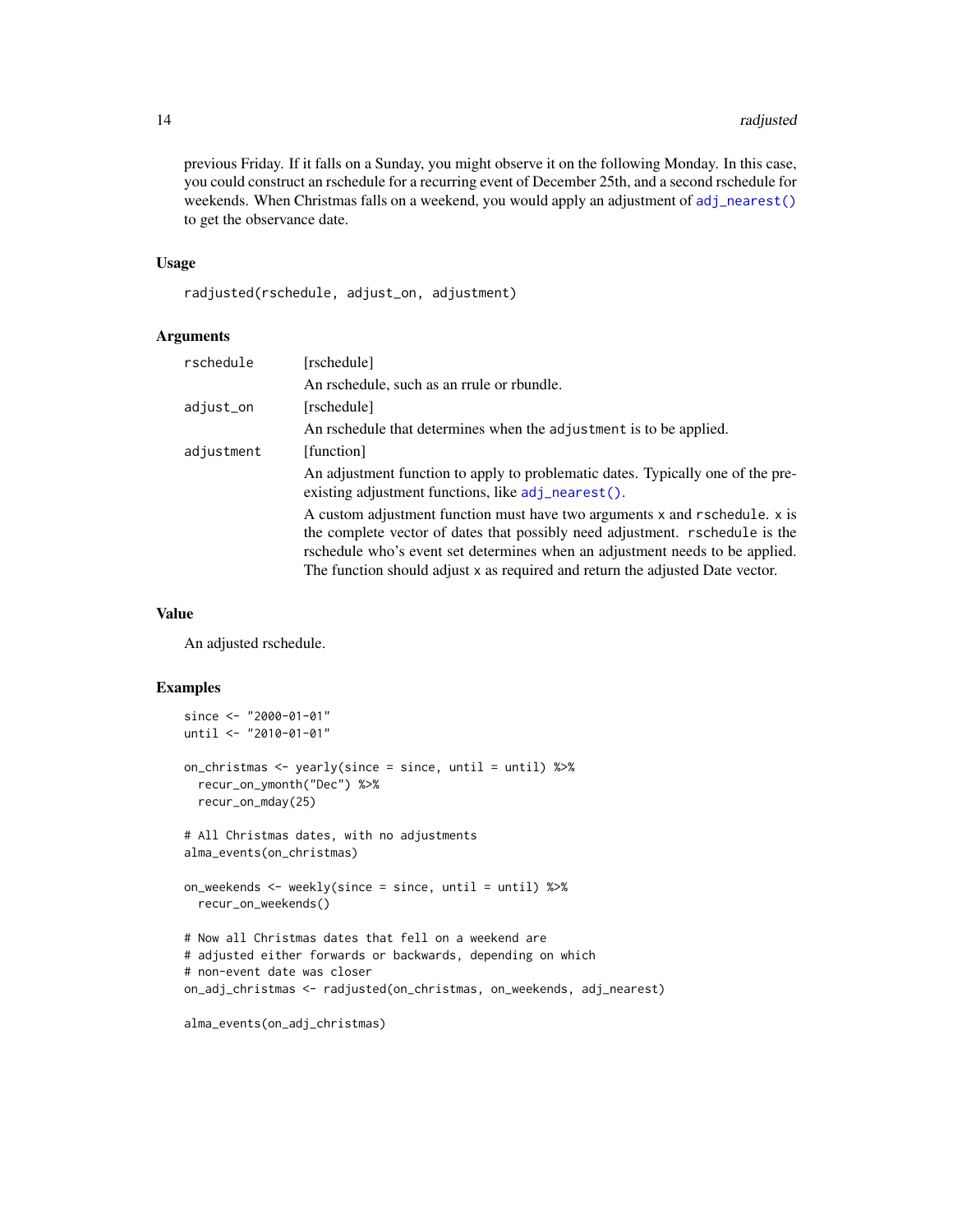<span id="page-14-1"></span><span id="page-14-0"></span>

- add\_rschedule() adds an rschedule to an rbundle. This can be another rrule or another rbundle.
- add\_rdates() adds rdates to an rbundle. rdates are singular special cased dates that are forcibly included in the event set.
- add\_exdates() adds exdates to an rbundle. exdates are singular special cased dates that are forcibly excluded from the event set.

# Usage

```
add_rschedule(x, rschedule)
```

```
add_rdates(x, rdates)
```
add\_exdates(x, exdates)

# Arguments

| x         | [rbundle]                                   |
|-----------|---------------------------------------------|
|           | An rhundle to add to.                       |
| rschedule | [rschedule]                                 |
|           | An rschedule, such as an rrule or rbundle.  |
| rdates    | [Date]                                      |
|           | Dates to forcibly include in the rbundle.   |
| exdates   | [Date]                                      |
|           | Dates to forcibly exclude from the rbundle. |

#### Details

In terms of priority:

- An exdate will never be included.
- A rdate will always be included if it is not also an exdate.
- An event generated from an rschedule will always be included if it is not also an exdate.

#### Value

An updated rbundle.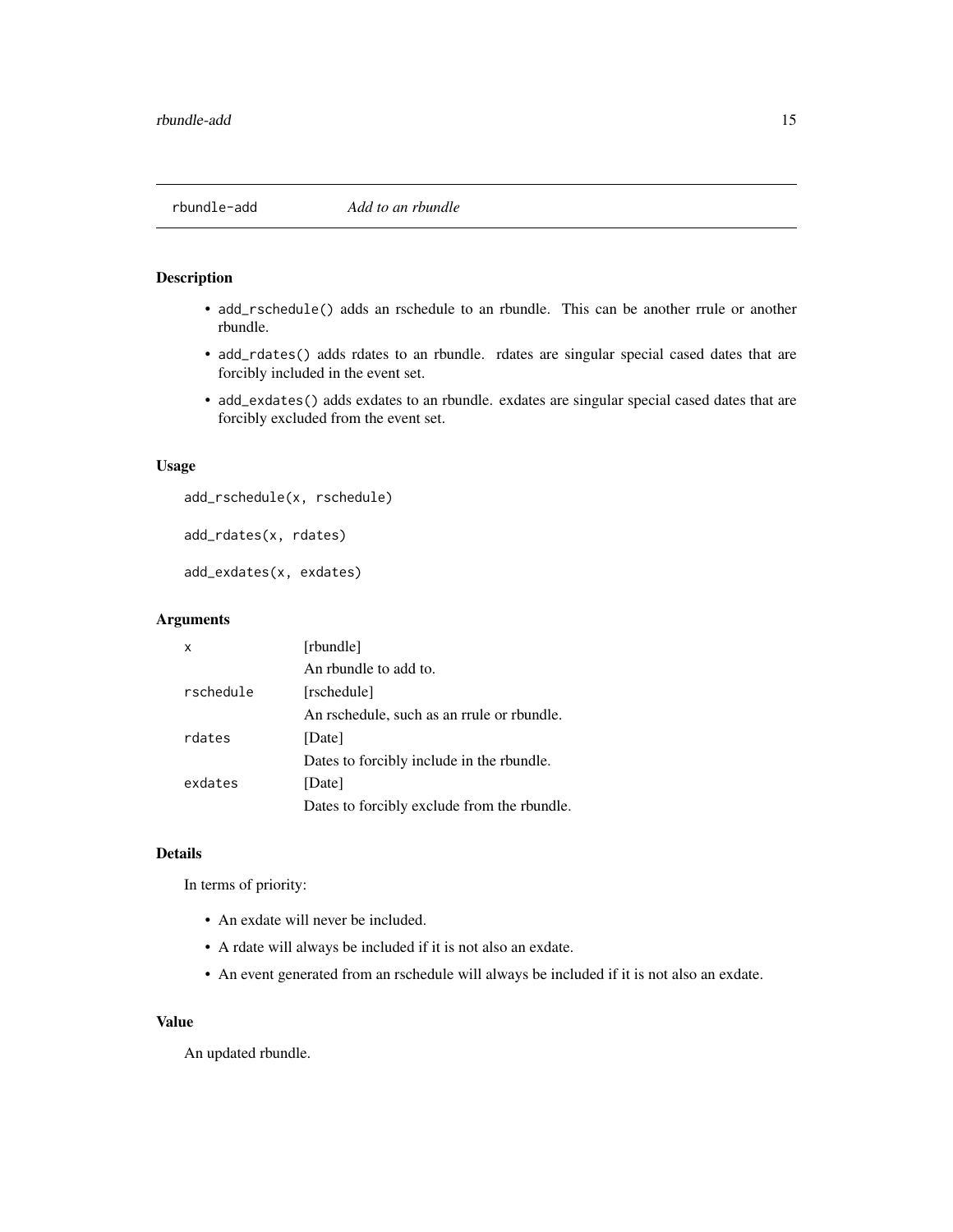# Examples

```
on_thanksgiving <- yearly() %>%
 recur_on_wday("Thurs", 4) %>%
 recur_on_ymonth("Nov")
on_christmas <- yearly() %>%
 recur_on_mday(25) %>%
 recur_on_ymonth("Dec")
on_labor_day <- monthly() %>%
 recur_on_ymonth("Sep") %>%
 recur_on_wday("Mon", 1)
rb \leq -\text{runion}() %>%
 add_rschedule(on_thanksgiving) %>%
 add_rschedule(on_christmas) %>%
 add_rschedule(on_labor_day)
# Thanksgiving, Christmas, or Labor Day
alma_search("2019-01-01", "2021-01-01", rb)
# Except Labor Day in 2019
rb2 <- add_exdates(rb, "2019-09-02")
alma_search("2019-01-01", "2021-01-01", rb2)
```
rbundle-set *Create a new set-based recurrence bundle*

# Description

Often, a single rrule will be sufficient. However, more complex recurrence objects can be constructed by combining multiple rschedules into a *recurrence bundle*.

There are three types of recurrence bundles provided in almanac, each of which construct their event sets by performing a set operation on the underlying event sets of the rschedules in the bundle.

- runion() takes the union.
- rintersect() takes the intersection.
- rsetdiff() takes the set difference.

Once you have created a recurrence bundle, you can:

- Add recurrence rules or other recurrence bundles with [add\\_rschedule\(\)](#page-14-1).
- Forcibly include dates in its event set with [add\\_rdates\(\)](#page-14-1).
- Forcibly exclude dates from its event set with [add\\_exdates\(\)](#page-14-1).

<span id="page-15-0"></span>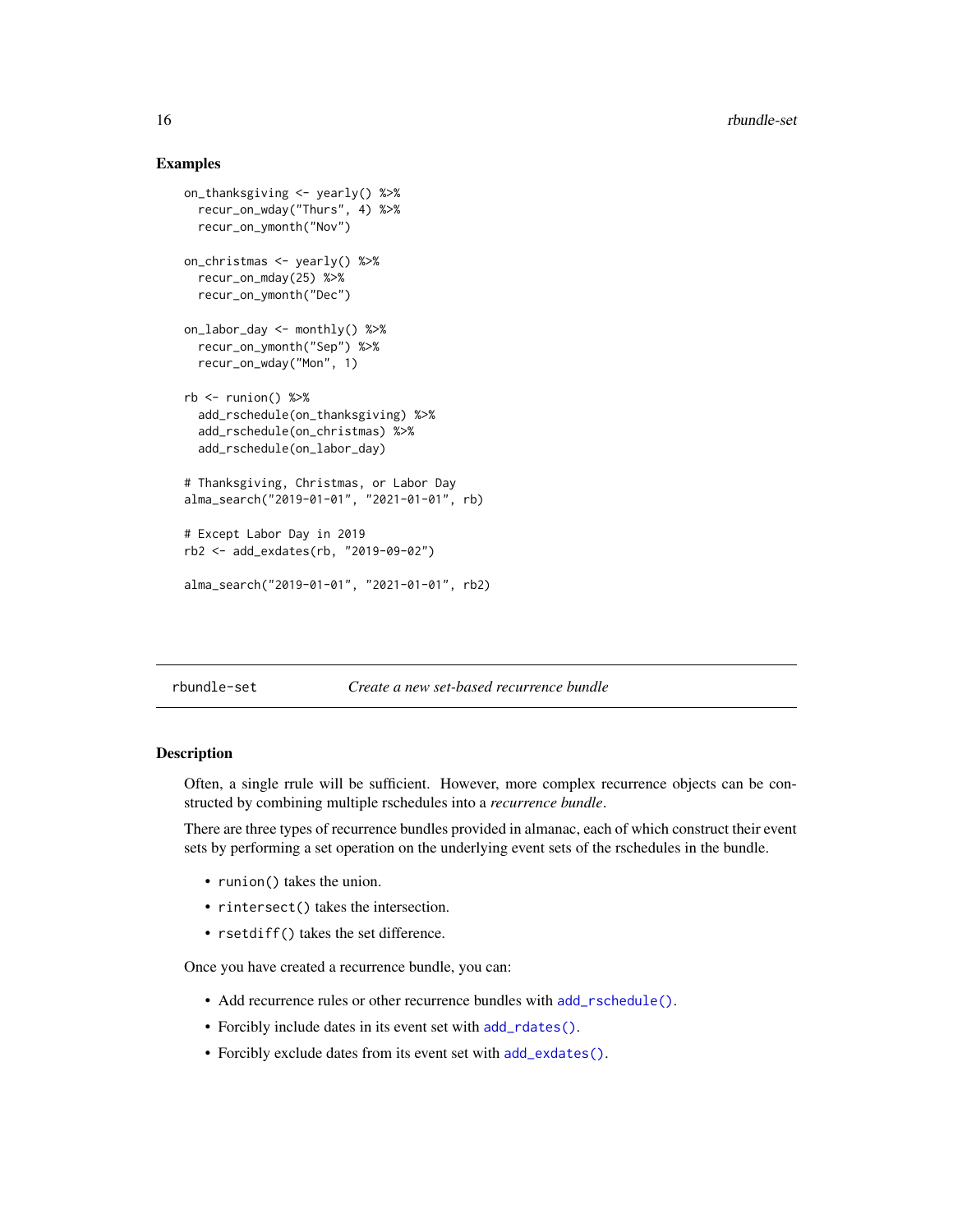#### <span id="page-16-0"></span>rbundle-set 17

# Usage

rintersect()

rsetdiff()

runion()

# Details

For rsetdiff(), the event set is created "from left to right" and depends on the order that the rschedules were added to the bundle.

# Value

An empty rbundle.

# See Also

[add\\_rschedule\(\)](#page-14-1)

```
since <- "2019-04-01"
until <- "2019-05-31"
on_weekends <- weekly(since = since, until = until) %>%
  recur_on_weekends()
on_25th <- monthly(since = since, until = until) %>%
  recur_on_mday(25)
# On weekends OR the 25th of the month
ru \le- runion() %>%
  add_rschedule(on_weekends) %>%
  add_rschedule(on_25th)
alma_events(ru)
# On weekends AND the 25th of the month
ri <- rintersect() %>%
  add_rschedule(on_weekends) %>%
  add_rschedule(on_25th)
alma_events(ri)
# On weekends AND NOT the 25th of the month
rsd1 <- rsetdiff() %>%
  add_rschedule(on_weekends) %>%
  add_rschedule(on_25th)
alma_events(rsd1)
```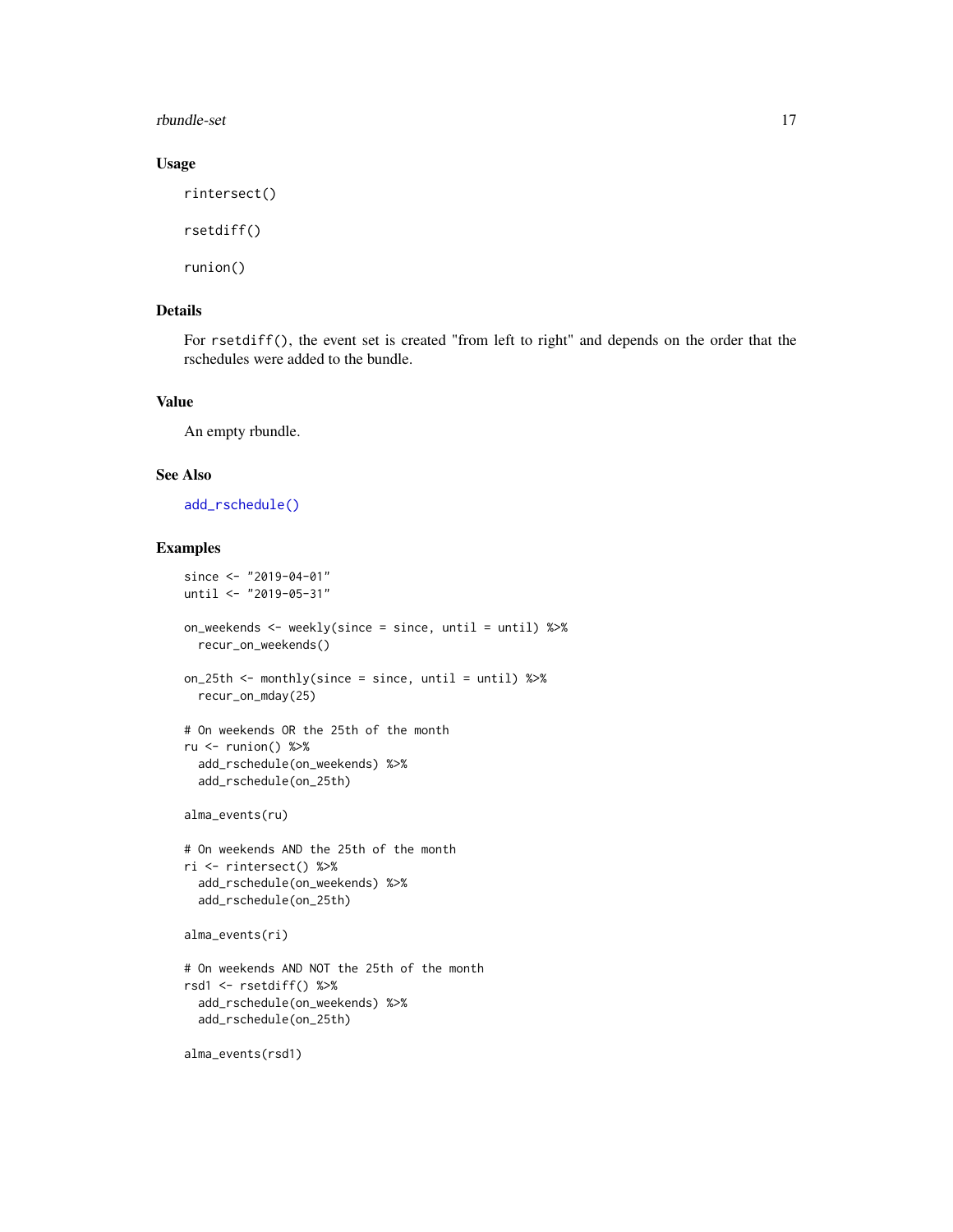```
# On the 25th of the month AND NOT the weekend
rsd2 <- rsetdiff() %>%
  add_rschedule(on_25th) %>%
  add_rschedule(on_weekends)
```

```
alma_events(rsd2)
```
recur\_for\_count *Control the number of times to recur*

#### Description

recur\_for\_count() controls the total number of events in the recurrence set. Using recur\_for\_count() will override the until date of the rule.

#### Usage

recur\_for\_count(x, n)

# Arguments

| X | [rrule]                           |
|---|-----------------------------------|
|   | A recurrence rule.                |
| n | [positive integer $(1)$ ]         |
|   | The number of times to recur for. |

# Details

Remember that the number of times the occurrence has occurred is counted from the since date! Adjust it as necessary to get your desired results.

#### Value

An updated rrule.

```
# Using the default `since` date
daily_since_epoch_for_5 <- daily() %>% recur_for_count(5)
alma_search("1969-12-31", "1970-01-25", daily_since_epoch_for_5)
# Changing the `since` date
daily_since_2019_for_5 <- daily(since = "2019-01-01") %>% recur_for_count(5)
alma_search("2018-12-31", "2019-01-25", daily_since_2019_for_5)
# In the case of "impossible" dates, such as 2019-02-31 and 2019-04-31 in the
```
<span id="page-17-0"></span>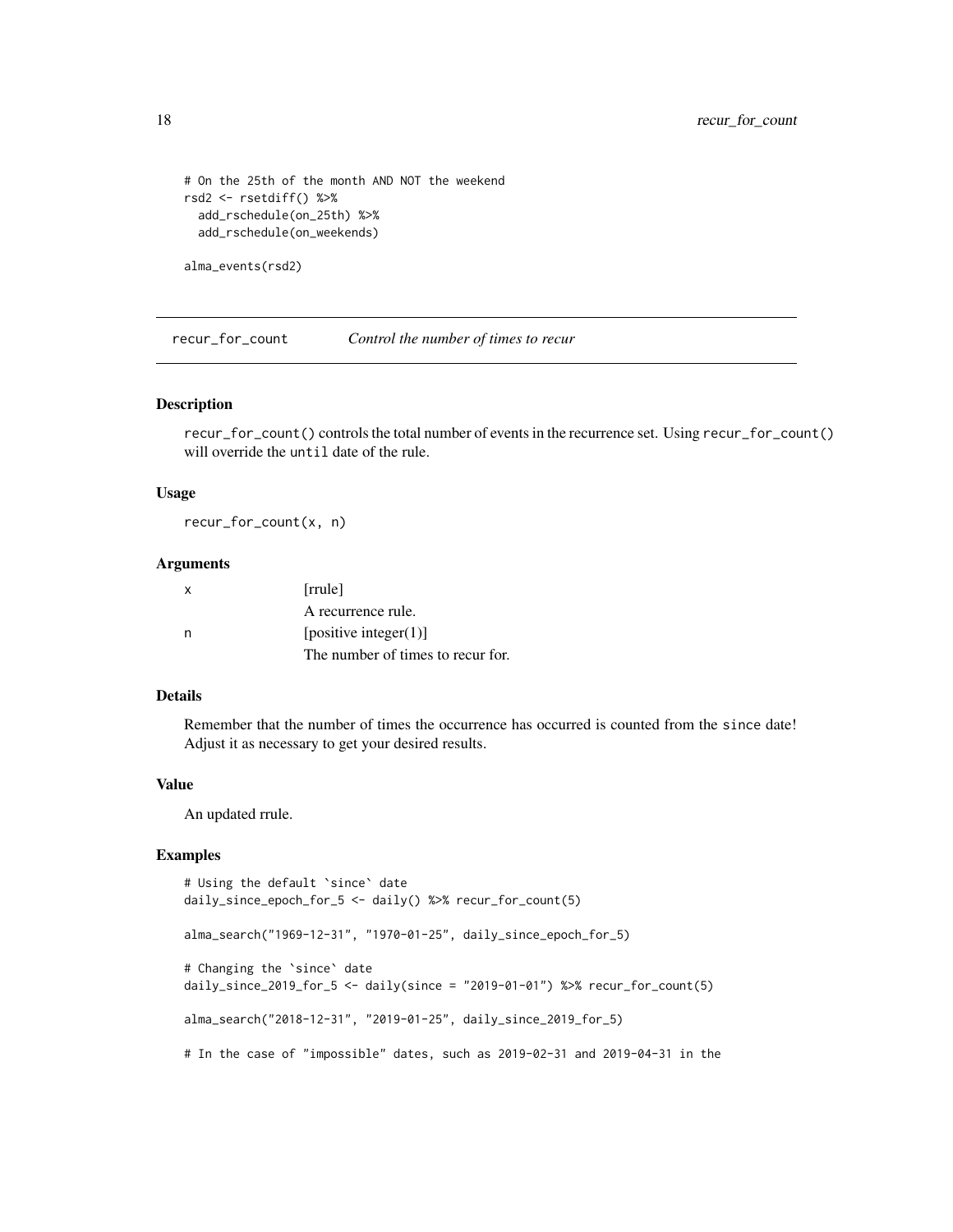# <span id="page-18-0"></span>recur\_on\_easter 19

```
# example below, they are not added to the total count. Only true event
# dates are counted.
on_31_for_5 <- monthly(since = "2019-01-01") %>%
 recur_on_mday(31) %>%
 recur_for_count(5)
alma_search("2019-01-01", "2020-01-01", on_31_for_5)
```
recur\_on\_easter *Recur on easter*

# Description

recur\_on\_easter() is a special helper to recur on Easter. Easter is particularly difficult to construct a recurrence rule for. Using offset, this can also be used to generate a recurrence rule on Easter Monday or Good Friday.

#### Usage

```
recur\_on\_easter(x, offset = <math>0L</math>)
```
### Arguments

| $\mathsf{x}$ | [rrule]                                                                                                                                                                           |
|--------------|-----------------------------------------------------------------------------------------------------------------------------------------------------------------------------------|
|              | A recurrence rule.                                                                                                                                                                |
| offset       | [integer(1)]                                                                                                                                                                      |
|              | An offset in terms of a number of days on either side of Easter to recur on. This<br>offset must still fall within the same year, otherwise the date will be silently<br>ignored. |

#### Value

An updated rrule.

# Examples

```
on_easter <- yearly() %>% recur_on_easter()
on_easter_monday <- yearly() %>% recur_on_easter(-1)
alma_search("1999-01-01", "2001-01-01", on_easter)
```

```
rb \leftarrow runion() %> %add_rschedule(on_easter) %>%
  add_rschedule(on_easter_monday)
```

```
alma_search("1999-01-01", "2001-01-01", rb)
```
# Note that `offset` must land within the same year, otherwise the date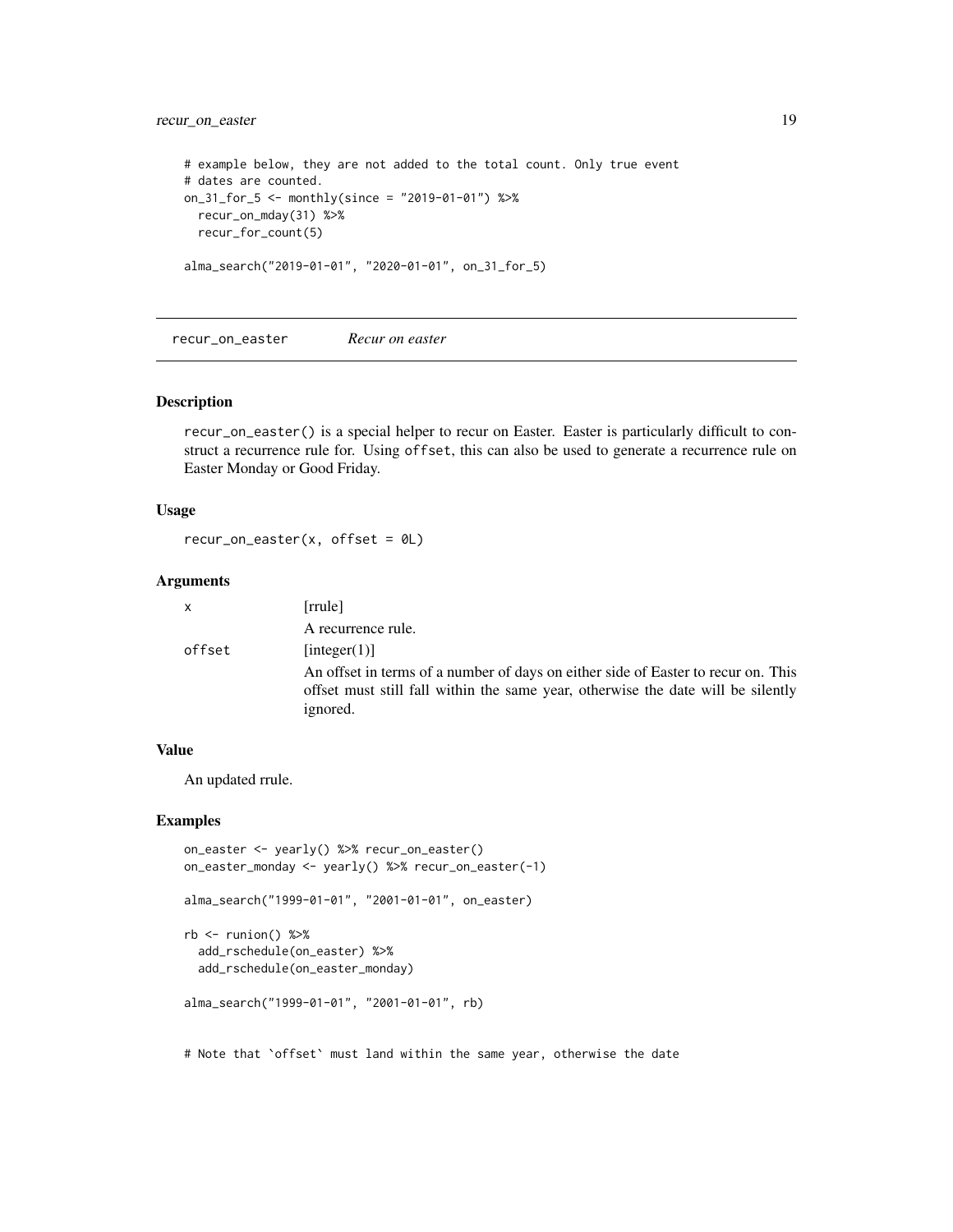```
# is ignored
on_easter_back_93_days <- yearly() %>% recur_on_easter(-93)
on_easter_back_94_days <- yearly() %>% recur_on_easter(-94)
alma_search("1999-01-01", "2001-01-01", on_easter_back_93_days)
alma_search("1999-01-01", "2001-01-01", on_easter_back_94_days)
```
recur\_on\_interval *Recur on an interval*

#### Description

recur\_on\_interval() adjusts the interval of the base frequency of the recurrence rule. For example, a [monthly\(\)](#page-28-1) rule with an interval of 2 would become "every other month".

#### Usage

recur\_on\_interval(x, n)

#### Arguments

| х | [rrule]                         |
|---|---------------------------------|
|   | A recurrence rule.              |
| n | [positive integer(1)]           |
|   | The interval on which to recur. |

#### Value

An updated rrule.

```
# The default interval is 1
on_monthly \le monthly(since = "1999-01-01")
alma_search("1999-01-01", "1999-06-01", on_monthly)
# Adjust to every other month
on_every_other_month <- on_monthly %>% recur_on_interval(2)
alma_search("1999-01-01", "1999-06-01", on_every_other_month)
# Note that the frequency is limited to "every other month", but you
# can still have multiple events inside a single month
on_every_other_month_on_mday_25_or_26 <- on_every_other_month %>%
 recur_on_mday(25:26)
alma_search("1999-01-01", "1999-06-01", on_every_other_month_on_mday_25_or_26)
```
<span id="page-19-0"></span>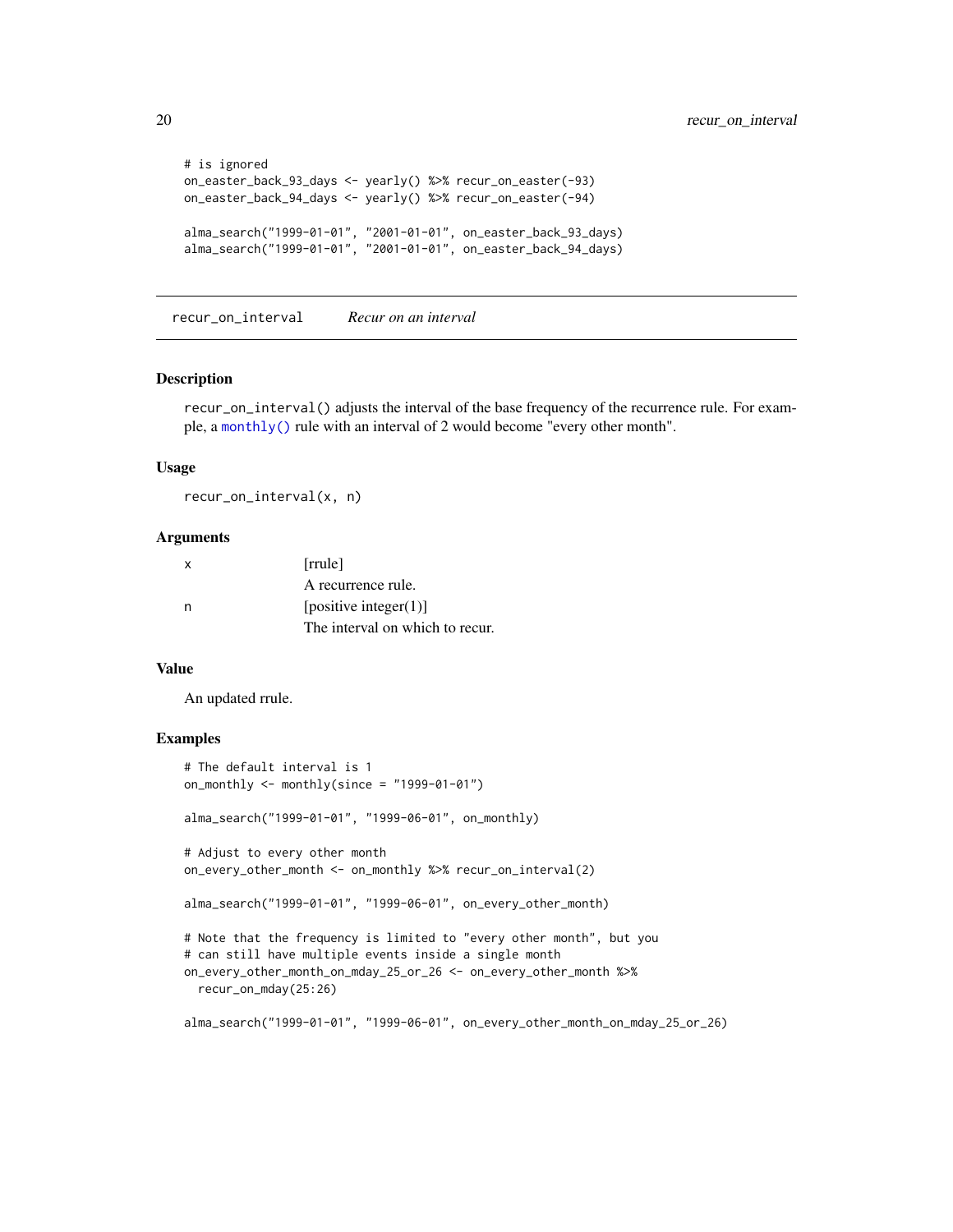<span id="page-20-0"></span>

recur\_on\_mday() recurs on a specific day of the month.

#### Usage

recur\_on\_mday(x, mday)

#### Arguments

| X    | [rrule]                                                                     |
|------|-----------------------------------------------------------------------------|
|      | A recurrence rule.                                                          |
| mday | [integer]                                                                   |
|      | The days of the month on which to recur. Negative values are allowed, which |
|      | specify n days from the end of the month.                                   |

# Details

If the day of the month doesn't exist for that particular month, then it is ignored. For example, if recur\_on\_mday(30) is set, then it will never generate an event in February.

# Value

An updated rrule.

```
# When used with a yearly or monthly frequency, `recur_on_mday()` expands the
# number of days in the event set.
on_yearly <- yearly()
on_yearly_mday_1_to_2 <- on_yearly %>% recur_on_mday(1:2)
start <- "1999-01-01"
end <- "2000-06-30"
alma_search(start, end, on_yearly)
alma_search(start, end, on_yearly_mday_1_to_2)
# When used with a daily frequency, 'recur_on_mday()' limits the number of
# days in the event set.
on_daily <- daily()
on_daily_mday_1_to_2 <- on_daily %>% recur_on_mday(1:2)
length(alma_search(start, end, on_daily))
length(alma_search(start, end, on_daily_mday_1_to_2))
```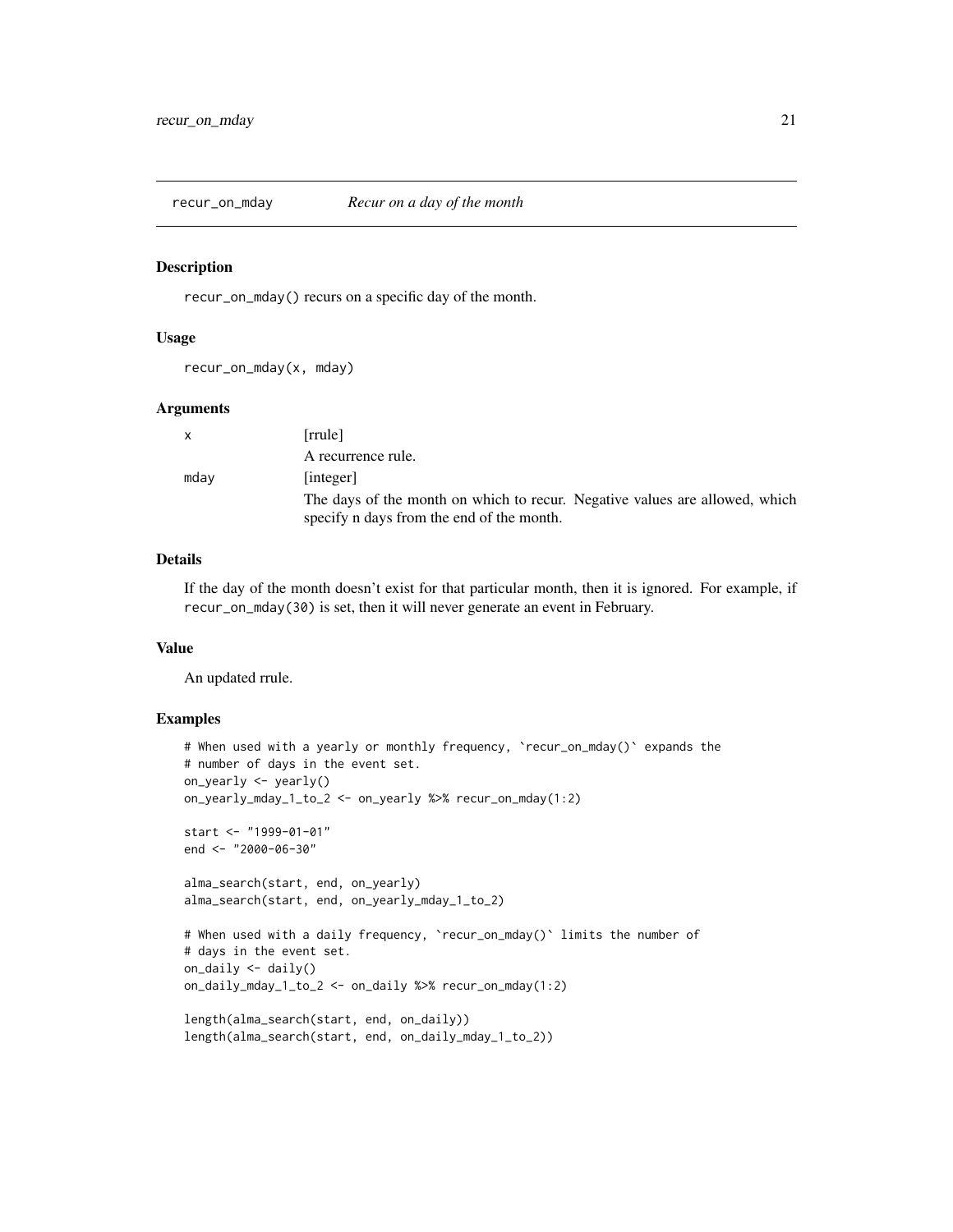```
# Using a negative value is a powerful way to look back from the end of the
# month. This is particularly useful because months don't have the same
# number of days.
on_last_of_month <- monthly() %>% recur_on_mday(-1)
alma_search(start, end, on_last_of_month)
# If you want particular days of the week at the end of the month, you
# could use something like this, which checks if the end of the month
# is also a Friday.
on_last_of_month_that_is_also_friday <- on_last_of_month %>% recur_on_wday("Friday")
alma_search(start, end, on_last_of_month_that_is_also_friday)
# But you probably wanted this, which takes the last friday of the month,
# on whatever day that lands on
on_last_friday_of_month <- monthly() %>% recur_on_wday("Friday", -1)
alma_search(start, end, on_last_friday_of_month)
```
recur\_on\_position *Recur on a position within a frequency*

# Description

recur\_on\_position() let's you have fine tuned control over which element of the set to select *within* the base frequency.

#### Usage

recur\_on\_position(x, n)

# Arguments

|   | [rrule]                                                                                                   |
|---|-----------------------------------------------------------------------------------------------------------|
|   | A recurrence rule.                                                                                        |
| n | [integer]                                                                                                 |
|   | The positions to select within an intrafrequency set. Negative numbers select<br>from the end of the set. |

# Value

An updated rrule.

# Examples

```
library(lubridate, warn.conflicts = FALSE)
```
start <- "1999-01-01" end <- "1999-05-01"

<span id="page-21-0"></span>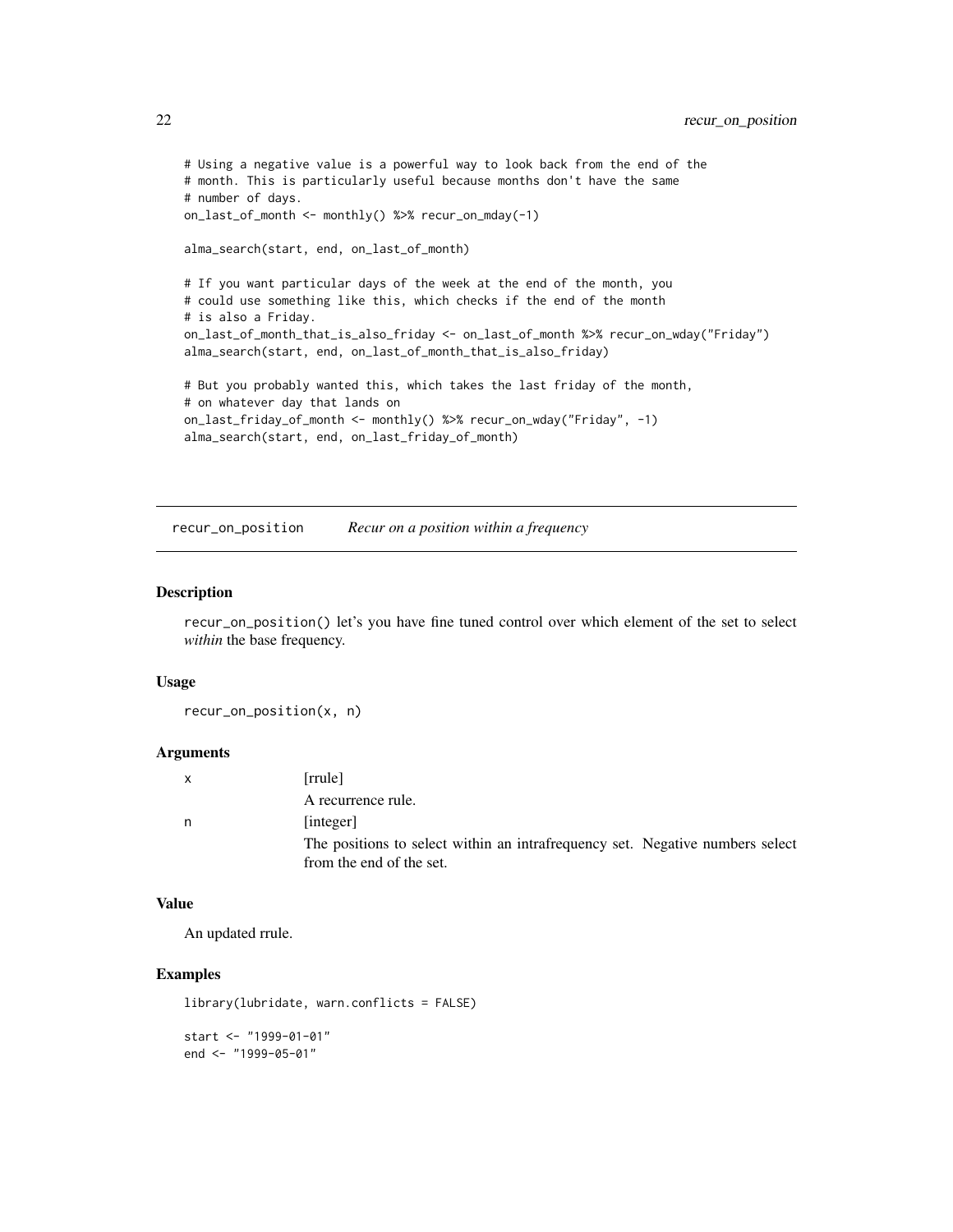```
# You might want the last day of the month that is either a
# Sunday or a Monday, but you don't want to return both.
# This would return both:
on_last_monday_and_sunday <- monthly() %>%
  recur_on_wday(c("Monday", "Sunday"), -1)
alma_search(start, end, on_last_monday_and_sunday)
# To return just the last one, you would select the last value in
# the set, which is computed on a per month basis
on_very_last_monday_or_sunday <- on_last_monday_and_sunday %>%
  recur_on_position(-1)
alma_search(start, end, on_very_last_monday_or_sunday)
wday(alma_search(start, end, on_very_last_monday_or_sunday), label = TRUE)
```
#### recur\_on\_wday *Recur on a day of the week*

#### Description

- recur\_on\_wday() recurs on a specific day of the week.
- recur\_on\_weekends() and recur\_on\_weekdays() are helpers for recurring on weekends and weekdays.

# Usage

```
recur_on_wday(x, wday, nth = NULL)
```
recur\_on\_weekdays(x)

recur\_on\_weekends(x)

#### Arguments

| $\times$ | [rrule]                                                                                                                                                                                                                                 |
|----------|-----------------------------------------------------------------------------------------------------------------------------------------------------------------------------------------------------------------------------------------|
|          | A recurrence rule.                                                                                                                                                                                                                      |
| wday     | [integer / character]                                                                                                                                                                                                                   |
|          | Days of the week to recur on. Integer values must be from 1 to 7, with $1 =$<br>Monday and $7 =$ Sunday. This is also allowed to be a full weekday string like<br>"Tuesday", or an abbreviation like "Tues".                            |
| nth      | [integer / NULL]<br>Limit to the n-th occurrence of the wday in the base frequency. For example, in<br>a monthly frequency, using $nth = -1$ would limit to the last wday in the month.<br>The default of NULL chooses all occurrences. |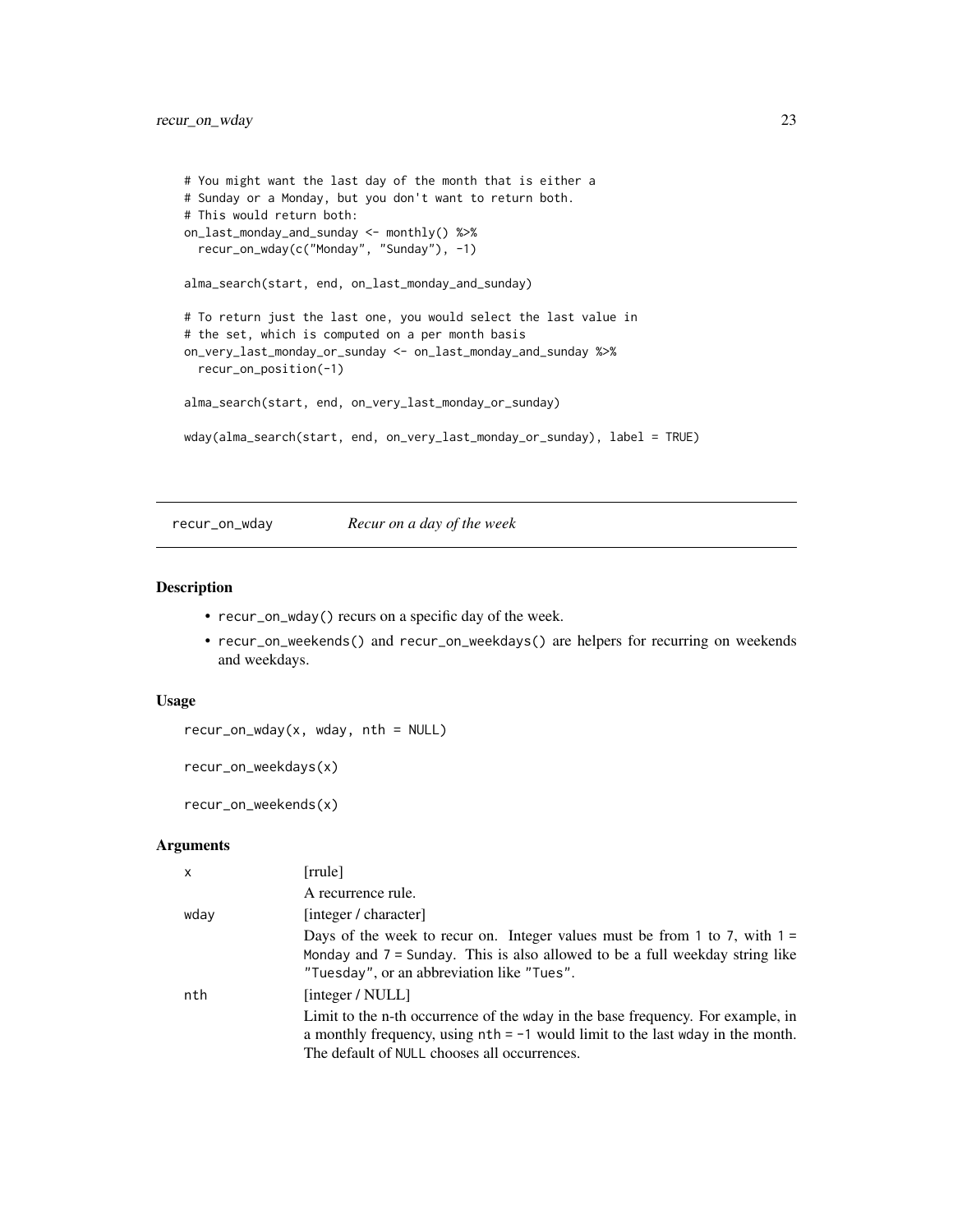#### Details

Multiple week day values are allowed, and nth will be applied to all of them. If you want to apply different nth values to different days of the week, call recur\_on\_wday() twice with different wday values.

It is particularly important to pay attention to the since date when using weekly rules. The day of the week to use comes from the since date, which, by default, is a Monday (1900-01-01).

#### Value

An updated rrule.

```
# Using default `since` (1900-01-01, a Monday)
on_weekly_mondays <- weekly()
start <- "1999-01-01" # <- a Friday
end <- "1999-03-01"
# This finds the first Thursday, and then continues from there
alma_search(start, end, on_weekly_mondays)
# We start counting from a Friday here
on_weekly_fridays <- weekly(since = start)
alma_search(start, end, on_weekly_fridays)
# Alternatively, we could use `recur_on_wday()` and force a recurrence rule
# on Friday
on_wday_friday <- on_weekly_mondays %>% recur_on_wday("Friday")
alma_search(start, end, on_wday_friday)
# At monthly frequencies, you can use n-th values to look for particular
# week day events
on_first_friday_in_month <- monthly() %>% recur_on_wday("Fri", 1)
alma_search(start, end, on_first_friday_in_month)
# Negative values let you look from the back
on_last_friday_in_month <- monthly() %>% recur_on_wday("Fri", -1)
alma_search(start, end, on_last_friday_in_month)
# At yearly frequencies, this looks for the first sunday of the year
on_first_sunday_in_year <- yearly() %>% recur_on_wday("Sunday", 1)
alma_search(start, end, on_first_sunday_in_year)
# Last week day of the month
last_weekday_of_month <- monthly() %>%
 # Last occurrence of each weekday in the month
 recur_on_wday(c("Mon", "Tue", "Wed", "Thu", "Fri"), -1) %>%
 # Now choose the last one of those in each month
 recur_on_position(-1)
```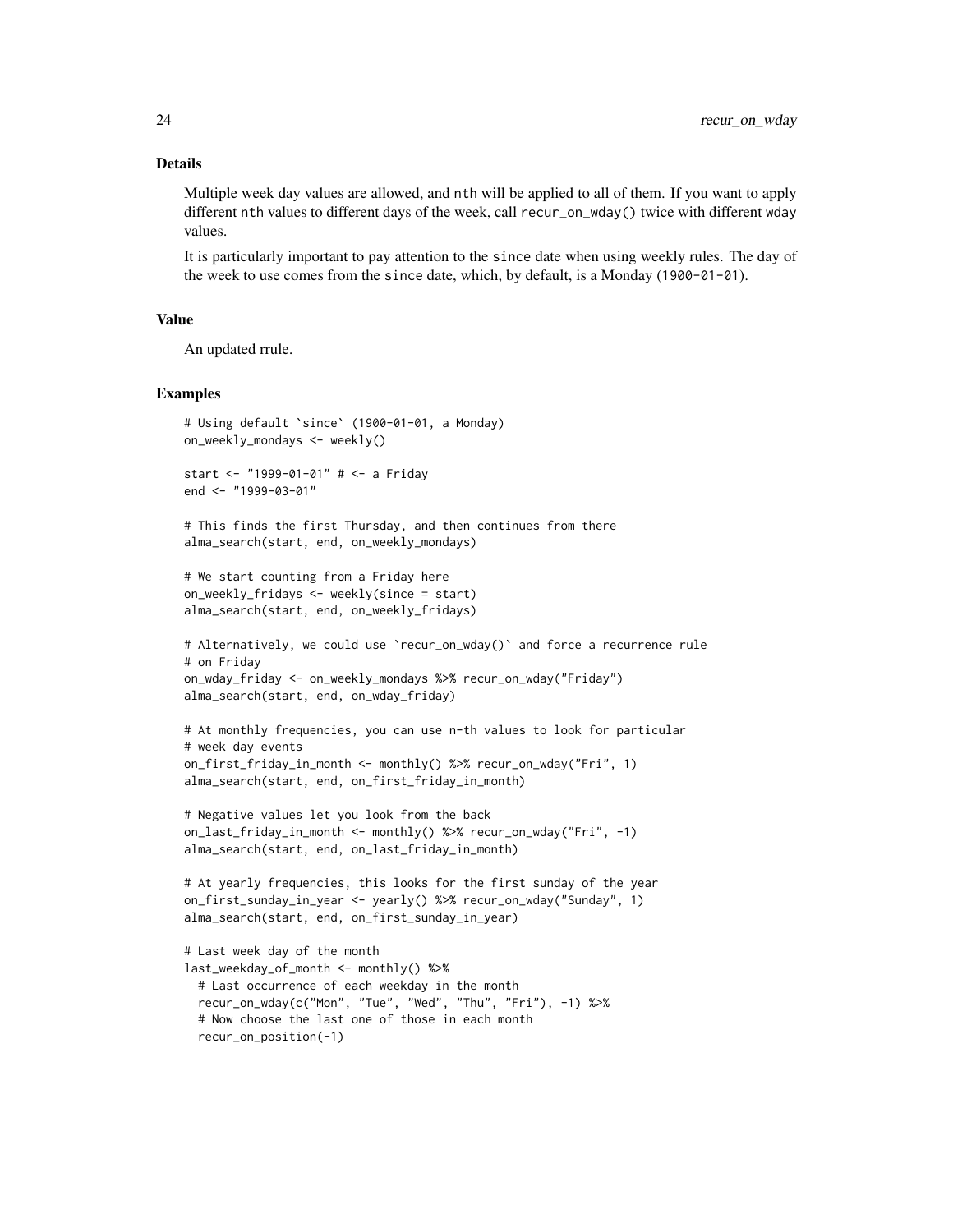```
alma_search(start, end, last_weekday_of_month)
```
recur\_on\_yday *Recur on a day of the year*

#### Description

recur\_on\_yday() recurs on a specific day of the year.

#### Usage

```
recur_on_yday(x, yday)
```
#### **Arguments**

| $\mathbf{x}$ | [rrule]                                                                         |
|--------------|---------------------------------------------------------------------------------|
|              | A recurrence rule.                                                              |
| yday         | [integer]                                                                       |
|              | Days of the year to recur on. Values must be from $[-366, -1]$ and $[1, 366]$ . |

#### Value

An updated rrule.

#### Examples

library(lubridate, warn.conflicts = FALSE)

on\_5th\_day\_of\_year <- yearly() %>% recur\_on\_yday(5)

```
alma_search("1999-01-01", "2000-12-31", on_5th_day_of_year)
```

```
# Notice that if you use a `since` date that has a day of the year
# after the specified one, it rolls to the next year
on_5th_day_of_year2 <- yearly(since = "1999-01-06") %>% recur_on_yday(5)
alma_search("1999-01-01", "2000-12-31", on_5th_day_of_year2)
```

```
# Negative values select from the back, which is useful in leap years
leap_year(as.Date("2000-01-01"))
```

```
last_day_of_year <- yearly() %>% recur_on_yday(-1)
last_day_of_year_bad <- yearly() %>% recur_on_yday(365)
```

```
alma_search("1999-01-01", "2000-12-31", last_day_of_year)
alma_search("1999-01-01", "2000-12-31", last_day_of_year_bad)
```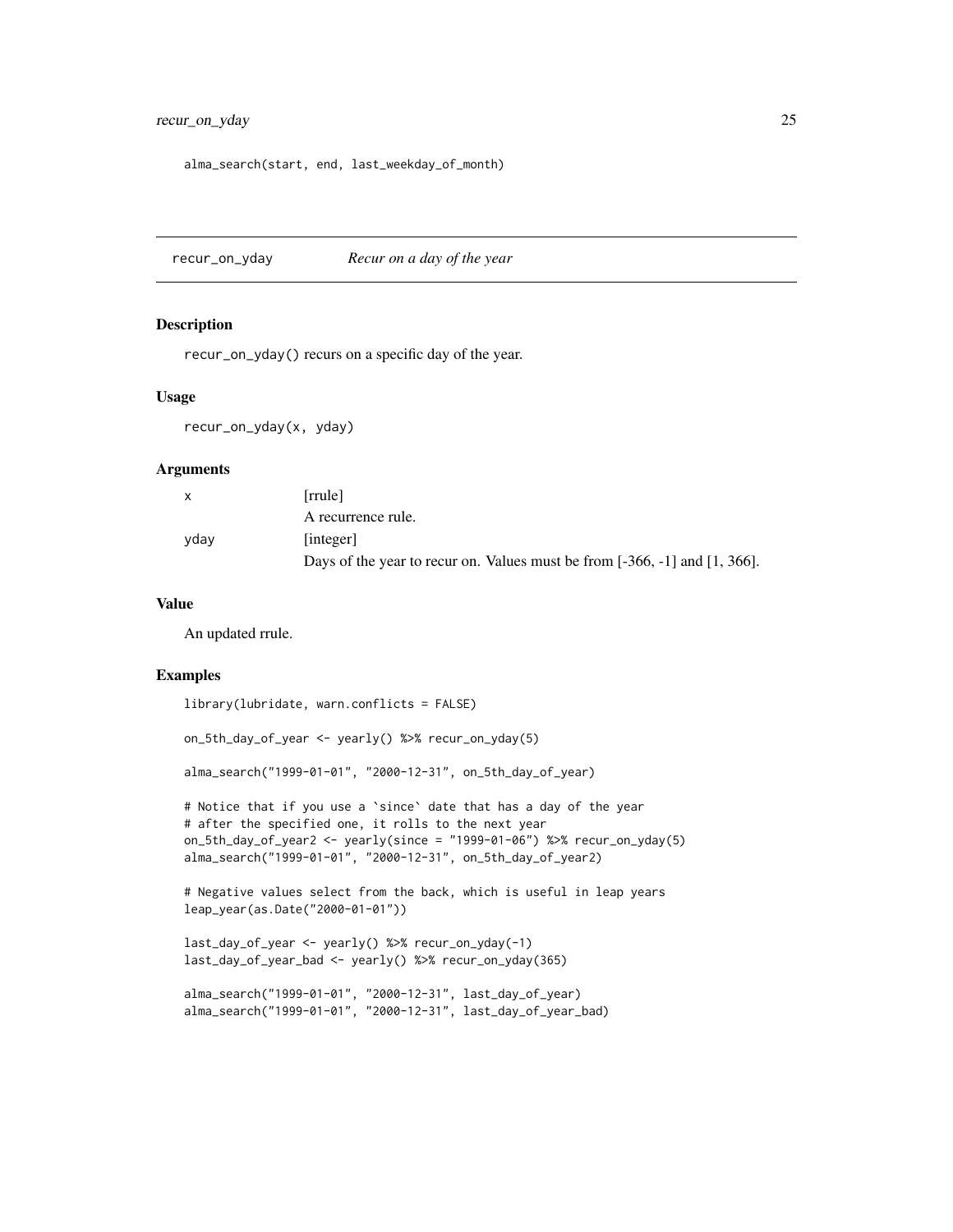<span id="page-25-0"></span>

recur\_on\_ymonth() recurs on a specific month of the year.

# Usage

```
recur_on_ymonth(x, ymonth)
```
# Arguments

| $\mathsf{x}$ | [rrule]                                                                                                                                                                            |
|--------------|------------------------------------------------------------------------------------------------------------------------------------------------------------------------------------|
|              | A recurrence rule.                                                                                                                                                                 |
| ymonth       | [integer / character]                                                                                                                                                              |
|              | Months of the year to mark as events. Integer values must be between $[1, 12]$ .<br>This can also be a full month string like "November", or an abbreviation like<br>$"$ Nov $"$ . |

# Value

An updated rrule.

```
# There is a big difference between adding this rule to a `yearly()`
# or `monthly()` frequency, and a `daily()` frequency.
# Limit from every day to every day in February
on_feb_daily <- daily() %>% recur_on_ymonth("Feb")
# Limit from 1 day per month to 1 day in February
on_feb_monthly <- monthly() %>% recur_on_ymonth("Feb")
start <- "1999-01-01"
end <- "2001-01-01"
alma_search(start, end, on_feb_daily)
alma_search(start, end, on_feb_monthly)
```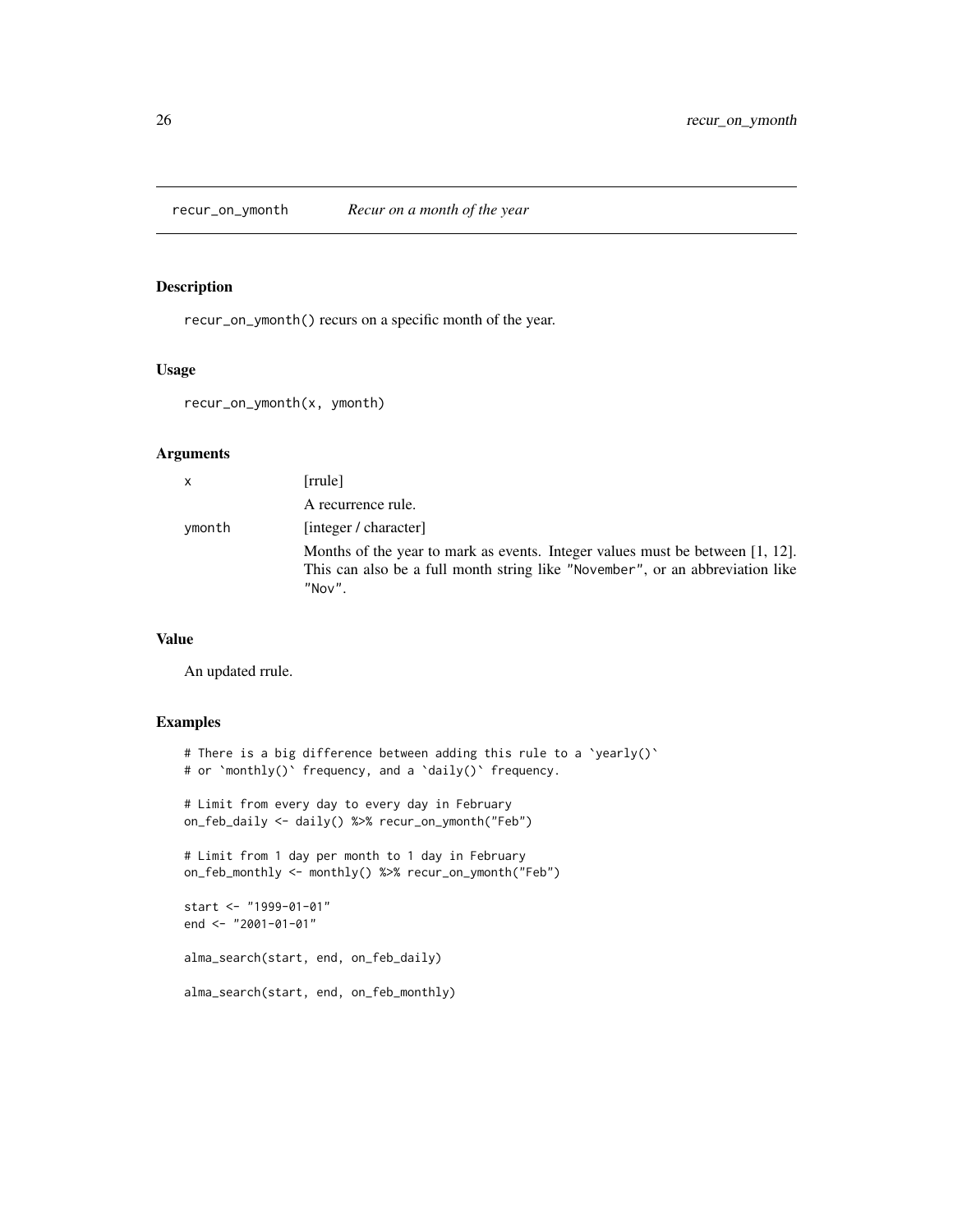<span id="page-26-1"></span><span id="page-26-0"></span>recur\_on\_yweek *Recur on a week of the year*

#### **Description**

recur\_on\_yweek() recurs on a specific week of the year.

#### Usage

recur\_on\_yweek(x, yweek)

#### Arguments

| X     | [rrule]                                                                                |
|-------|----------------------------------------------------------------------------------------|
|       | A recurrence rule.                                                                     |
| yweek | [integer]                                                                              |
|       | Weeks of the year to recur on. Integer values must be between $[1, 53]$ or $[-53, -1]$ |
|       |                                                                                        |

#### Details

Weekly rules are implemented according to the ISO-8601 standard. This requires that the first week of a year is the first one containing at least 4 days of the new year. Additionally, the week will start on the week day specified by [recur\\_with\\_week\\_start\(\)](#page-27-1), which defaults to Monday.

#### Value

An updated rrule.

```
# Weekly rules are a bit tricky because they are implemented to comply
# with ISO-8601 standards, which require that the first week of the year
# is when there are at least 4 days in that year, and the week starts on
# the week day specified by `recur_with_week_start()` (Monday by default).
on_first_week <- yearly() %>% recur_on_yweek(1)
# In 2017:
# - Look at dates 1-4
# - 2017-01-02 is a Monday, so start the first week here
alma_search("2017-01-01", "2017-01-25", on_first_week)
# In 2015:
# - Look at dates 1-4
# - None of these are Monday, so the start of the week is
# in the previous year
# - Look at 2014 and find the last Monday, 2014-12-29. This is the start of
# the first week in 2015.
alma_search("2014-12-25", "2015-01-25", on_first_week)
```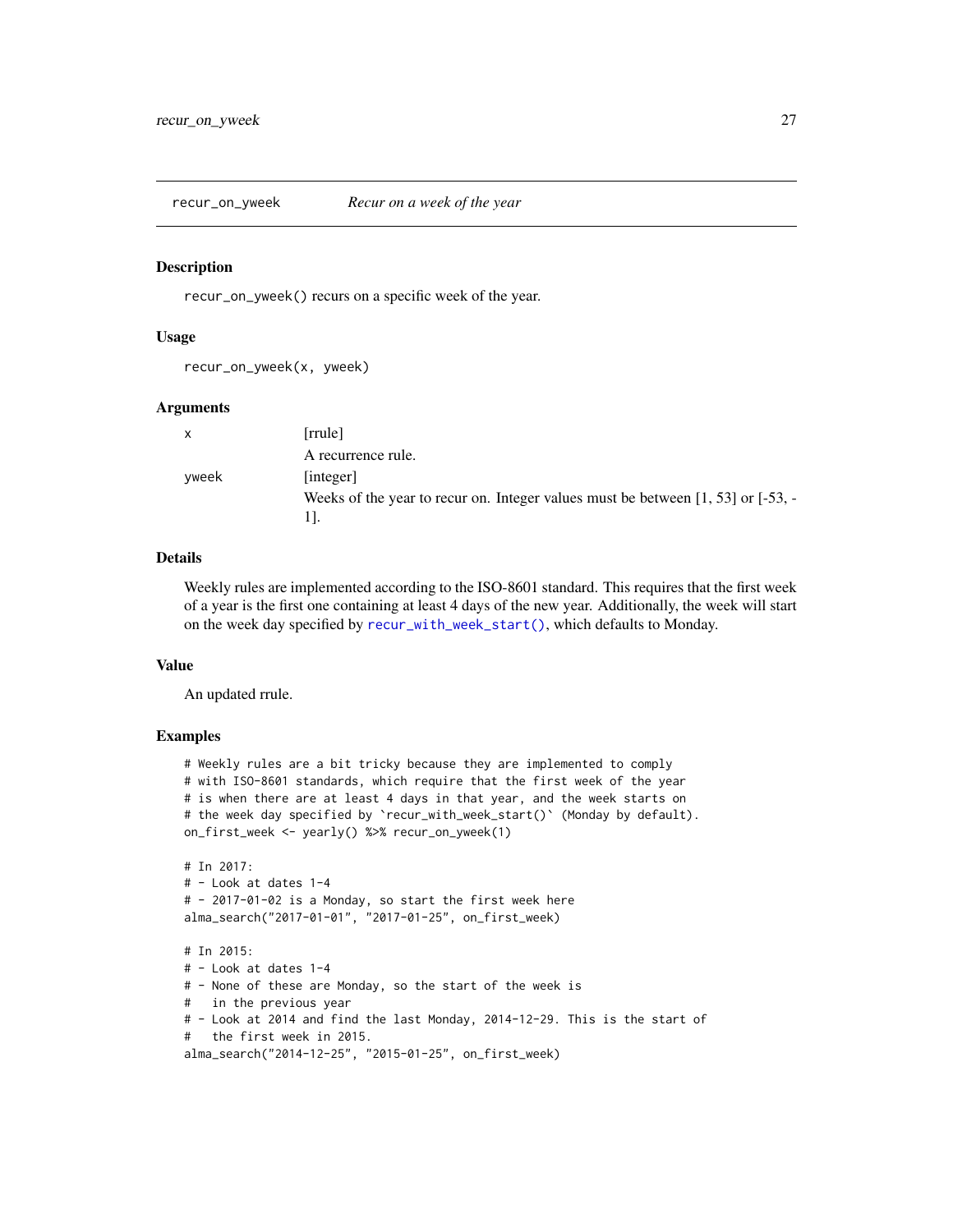```
# Say we want the start of the week to be Sunday instead of Monday!
# In 2015:
# - Look at dates 1-4
# - 2015-01-04 is a Sunday, so start the first week here
on_first_week_sun <- yearly() %>%
  recur_on_yweek(1) %>%
  recur_with_week_start("Sunday")
alma_search("2014-12-25", "2015-01-25", on_first_week_sun)
```
<span id="page-27-1"></span>recur\_with\_week\_start *Control the start of the week*

#### Description

recur\_with\_week\_start() controls the week day that represents the start of the week. This is important for rules that use [recur\\_on\\_yweek\(\)](#page-26-1).

*The default day of the week to start on is Monday.*

# Usage

recur\_with\_week\_start(x, wday)

#### Arguments

| $\mathsf{X}$ | [rrule]                                                                                                                                                                                                              |
|--------------|----------------------------------------------------------------------------------------------------------------------------------------------------------------------------------------------------------------------|
|              | A recurrence rule.                                                                                                                                                                                                   |
| wday         | [integer(1) / character(1)]                                                                                                                                                                                          |
|              | Day of the week to start the week on. Must be an integer value in [1, 7], with 1<br>$=$ Monday and $7 =$ Sunday. This is also allowed to be a full weekday string like<br>"Tuesday", or an abbreviation like "Tues". |

# Value

An updated rrule.

```
# Weekly rules are a bit tricky because they are implemented to comply
# with ISO-8601 standards, which require that the first week of the year
# is when there are at least 4 days in that year, and the week starts on
# the week day specified by `recur_with_week_start()` (Monday by default).
on_first_week <- yearly() %>% recur_on_yweek(1)
```

```
# In 2017:
# - Look at dates 1-4
# - 2017-01-02 is a Monday, so start the first week here
```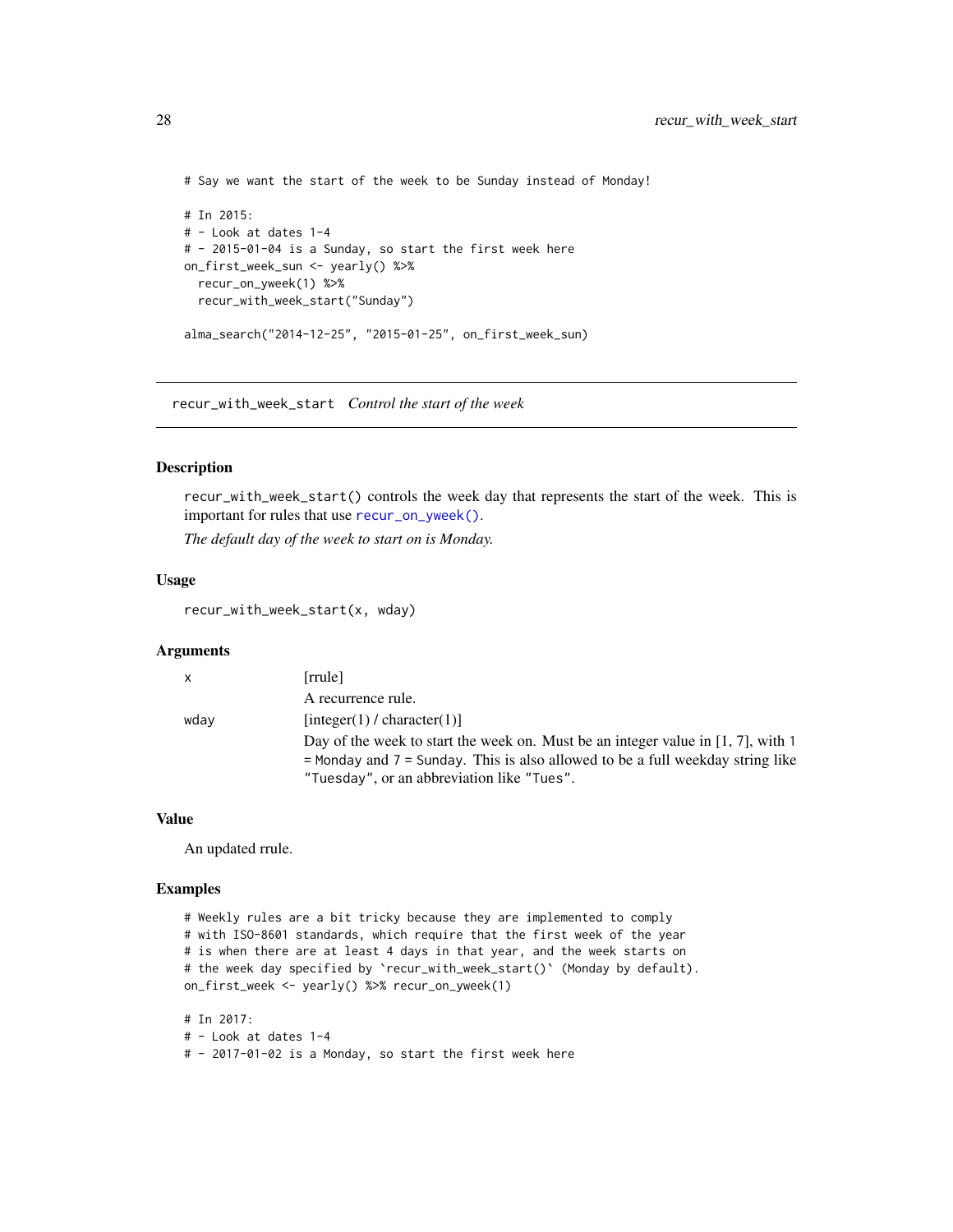<span id="page-28-0"></span>rrule 29

```
alma_search("2017-01-01", "2017-01-25", on_first_week)
# In 2015:
# - Look at dates 1-4
# - None of these are Monday, so the start of the week is
# in the previous year
# - Look at 2014 and find the last Monday, 2014-12-29. This is the start of
# the first week in 2015.
alma_search("2014-12-25", "2015-01-25", on_first_week)
# Say we want the start of the week to be Sunday instead of Monday!
# In 2015:
# - Look at dates 1-4
# - 2015-01-04 is a Sunday, so start the first week here
on_first_week_sun <- yearly() %>%
  recur_on_yweek(1) %>%
  recur_with_week_start("Sunday")
alma_search("2014-12-25", "2015-01-25", on_first_week_sun)
```
#### rrule *Create a recurrence rule*

#### <span id="page-28-1"></span>Description

These functions allow you to create a recurrence rule with a specified frequency. They are the base elements for all recurrence rules. To add to them, use one of the recur\_\*() functions.

- daily() Recur on a daily frequency.
- weekly() Recur on a weekly frequency.
- monthly() Recur on a monthly frequency.
- yearly() Recur on a yearly frequency.

#### Usage

```
daily(since = "1900-01-01", until = "2100-01-01")
weekly(since = "1900-01-01", until = "2100-01-01")
monthly(since = "1900-01-01", until = "2100-01-01")
yearly(since = "1900-01-01", until = "2100-01-01")
```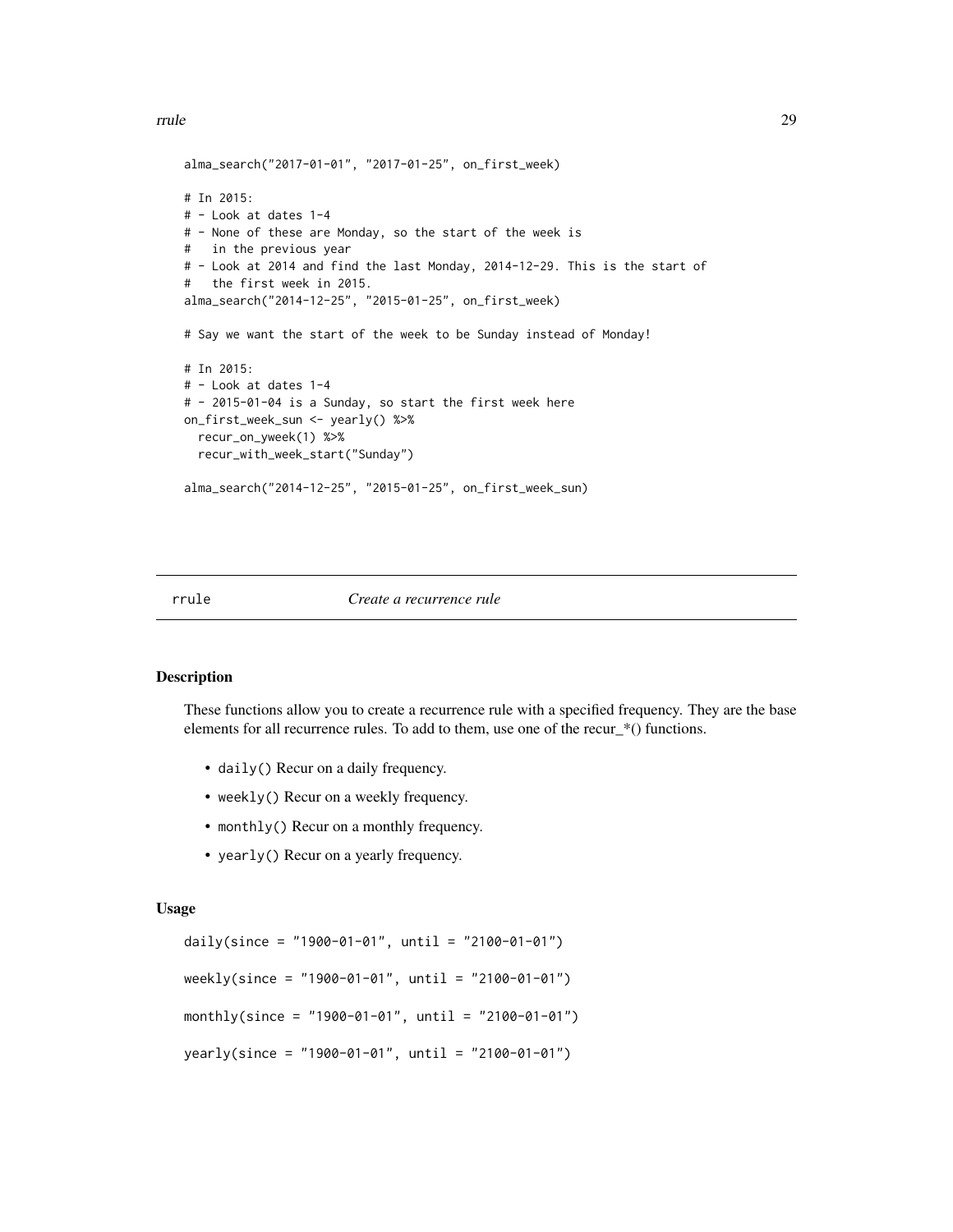#### Arguments

| since | [Date $(1)$ ]                                                                                                                                                                       |
|-------|-------------------------------------------------------------------------------------------------------------------------------------------------------------------------------------|
|       | The lower bound on the event set. Depending on the final recurrence rule, pieces<br>of information from this anchor date might be used to generate a complete re-<br>currence rule. |
| until | [Date $(1)$ ]                                                                                                                                                                       |
|       | The upper bound on the event set.                                                                                                                                                   |

# Details

By default, since == "1900-01-01" and until == "2100-01-01", which should capture most use cases well while still being performant. You may need to adjust these dates if you want events outside this range.

In terms of speed, it is generally more efficient if you adjust the since and until date to be closer to the first date in the sequence of dates that you are working with. For example, if you are working with dates in the range of 2019 and forward, adjust the since date to be 2019-01-01 for a significant speed boost.

As the anchor date, events are often calculated *relative to* this date. As an example, a rule of "on Monday, every other week" would use the since date to find the first Monday to start the recurrence from.

There is no quarterly() recurrence frequency, but this can be accomplished with monthly()  $\gg\$ recur\_on\_interval(3). The month to start the quarterly interval from will be pulled from the since date inside monthly(). The default will use a quarterly rule starting in January since the default since date is 1900-01-01. See the examples.

#### Value

A new empty rrule.

```
rrule <- monthly() %>% recur_on_mday(25)
alma_search("1970-01-01", "1971-01-01", rrule)
# Notice that dates before 1900-01-01 are never generated with the defaults!
alma_search("1899-01-01", "1901-01-01", rrule)
# Adjust the `since` date to get access to these dates
rule\_pre\_1900 < - monthly(since = "1850-01-01") %>% recur\_on\_mday(25)alma_search("1899-01-01", "1901-01-01", rrule_pre_1900)
# A quarterly recurrence rule can be built from
# `monthly()` and `recur_on_interval()`
on_first_of_the_quarter <- monthly() %>%
 recur_on_interval(3) %>%
 recur_on_mday(1)
alma_search("1999-01-01", "2000-04-01", on_first_of_the_quarter)
```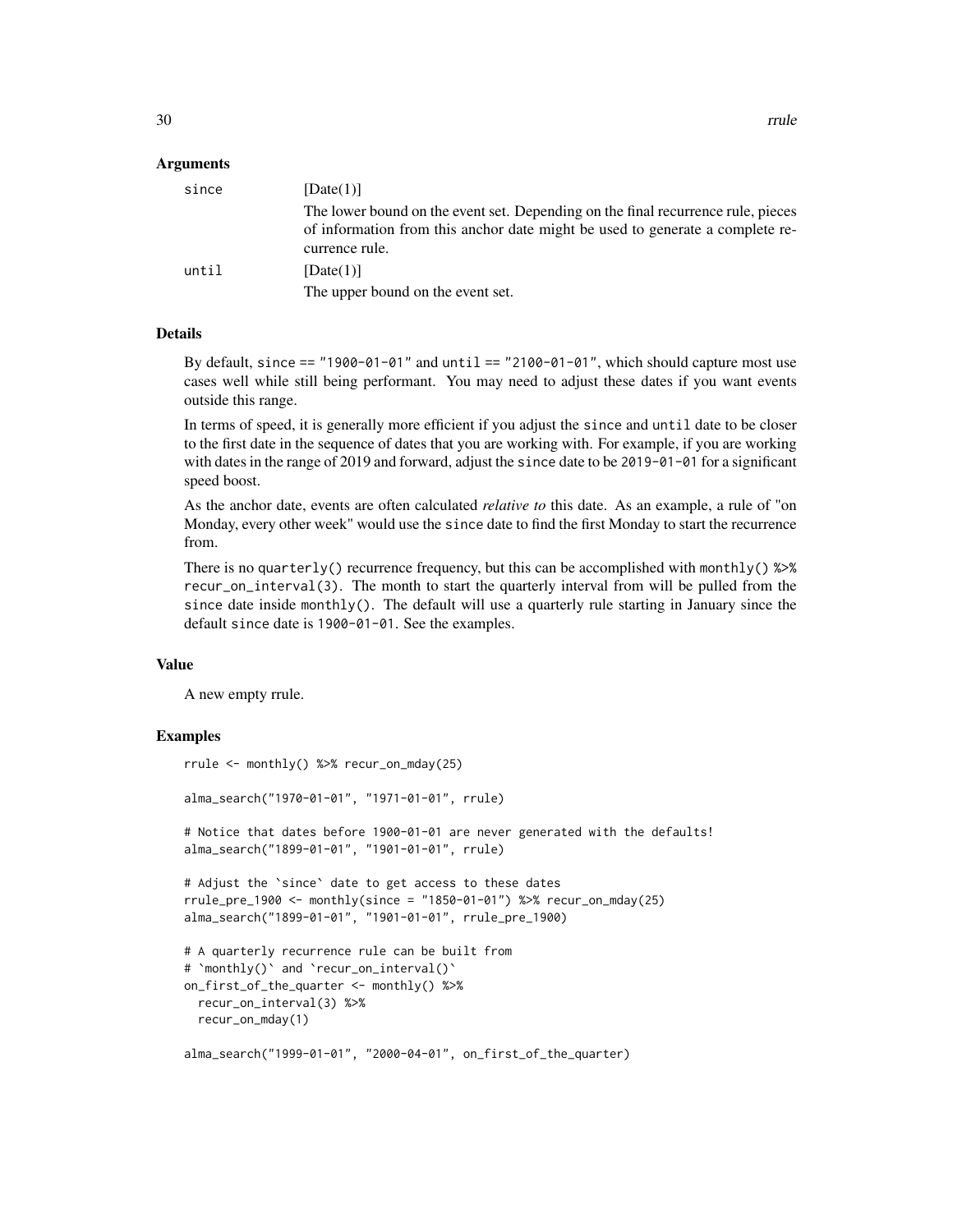#### <span id="page-30-0"></span>stepper 31

```
# Alter the starting quarter by altering the `since` date
on_first_of_the_quarter_starting_in_feb <- monthly(since = "1998-02-01") %>%
  recur_on_interval(3) %>%
  recur_on_mday(1)
alma_search(
  "1999-01-01",
  "2000-04-01",
  on_first_of_the_quarter_starting_in_feb
\mathcal{L}
```
stepper *Create a new stepper*

# Description

- stepper() returns a function that can be used to add or subtract a number of days from a Date, "stepping" over events specified by an rschedule. You supply it the rschedule to step relative to, and then call the returned function with the number of days to step by.
- workdays() is a convenient stepper for stepping over the weekend.
- %s+% steps forwards.
- %s-% steps backwards.

You *must* use %s+ and %s-% to control the stepping. + and - will not work due to limitations in R's S3 dispatch system. Alternatively, you can call [vctrs::vec\\_arith\(\)](#page-0-0) directly, which powers %s+% with a correct double dispatch implementation.

# Usage

```
stepper(rschedule)
```
x %s+% y

x %s-% y

workdays(n, since = "1900-01-01", until = "2100-01-01")

# Arguments

| rschedule | [rschedule]                                                         |
|-----------|---------------------------------------------------------------------|
|           | An rschedule, such as an rrule or rbundle.                          |
| x, y      | [objects]                                                           |
|           | Objects to perform step arithmetic on. Typically Dates or steppers. |
| n         | [integer]                                                           |
|           | The number of days to step. Can be negative to step backwards.      |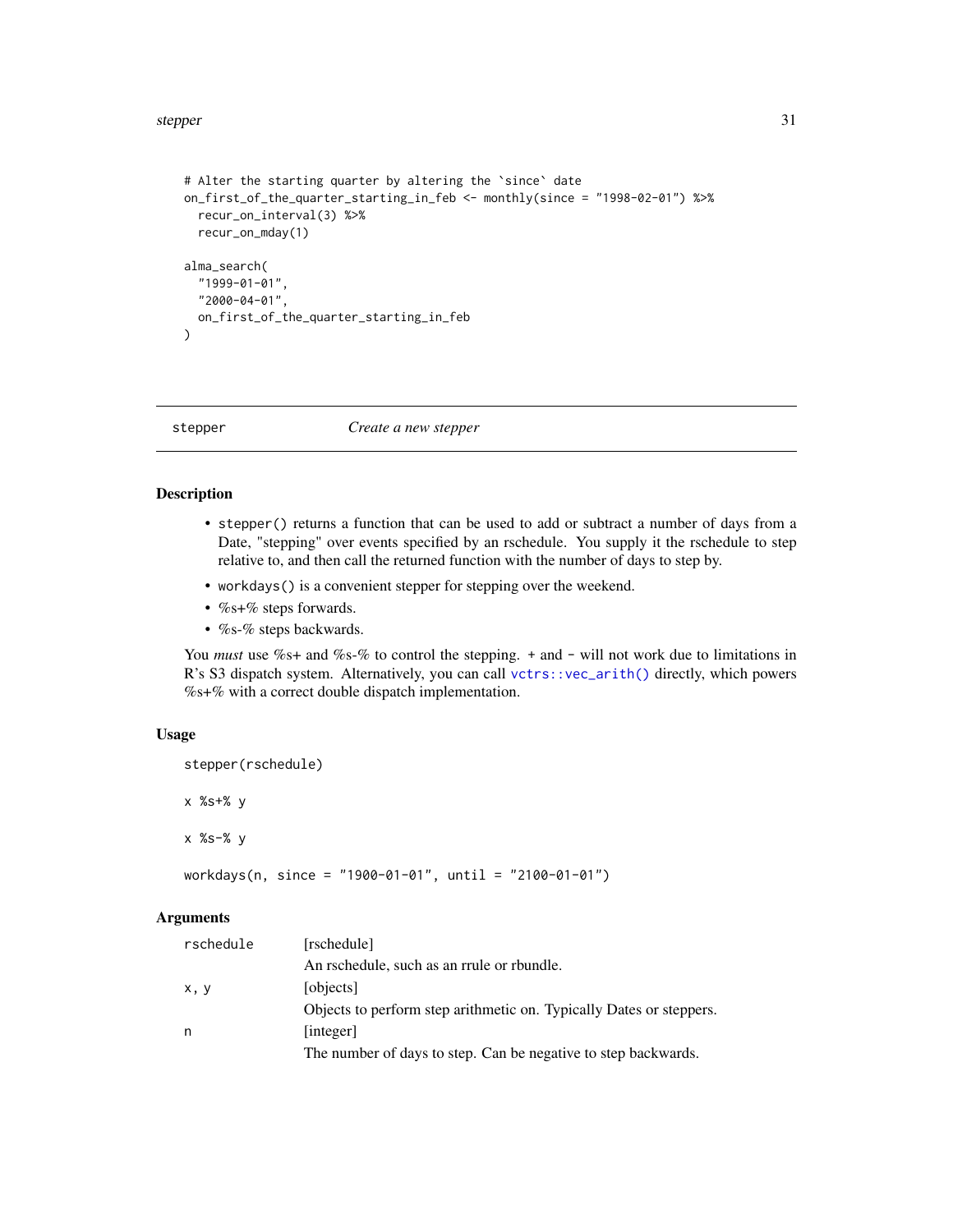<span id="page-31-0"></span>

| since | [Date(1)]                                                                                       |
|-------|-------------------------------------------------------------------------------------------------|
|       | The lower bound on the event set. Depending on the final recurrence rule, pieces                |
|       | of information from this anchor date might be used to generate a complete re-<br>currence rule. |
| until | [Date(1)]                                                                                       |
|       | The upper bound on the event set.                                                               |

# Details

Internally, a stepper is just powered by [alma\\_step\(\)](#page-7-1), so feel free to use that directly.

#### Value

- stepper() returns a function of 1 argument, n, that can be used to step by n days, relative to the rschedule.
- workdays() return a new stepper object.
- %s+% and %s-% return a new shifted Date vector.

```
# A Thursday and Friday
x <- as.Date(c("1970-01-01", "1970-01-02"))
# Thursday is stepped forward 1 working day to Friday,
# and then 1 more working day to Monday.
# Friday is stepped forward 1 working day to Monday,
# and then 1 more working day to Tuesday
x %s+% workdays(2)
# ---------------------------------------------------------------------------
on_weekends <- weekly() %>%
  recur_on_weekends()
on_christmas <- yearly() %>%
  recur_on_mday(25) %>%
  recur_on_ymonth("Dec")
rb \leq runion() %>%
  add_rschedule(on_weekends) %>%
  add_rschedule(on_christmas)
workday <- stepper(rb)
# Friday before Christmas, which was on a Monday
friday_before_christmas <- as.Date("2000-12-22")
# Steps over the weekend and Christmas to the following Tuesday
friday_before_christmas %s+% workday(1)
# ---------------------------------------------------------------------------
```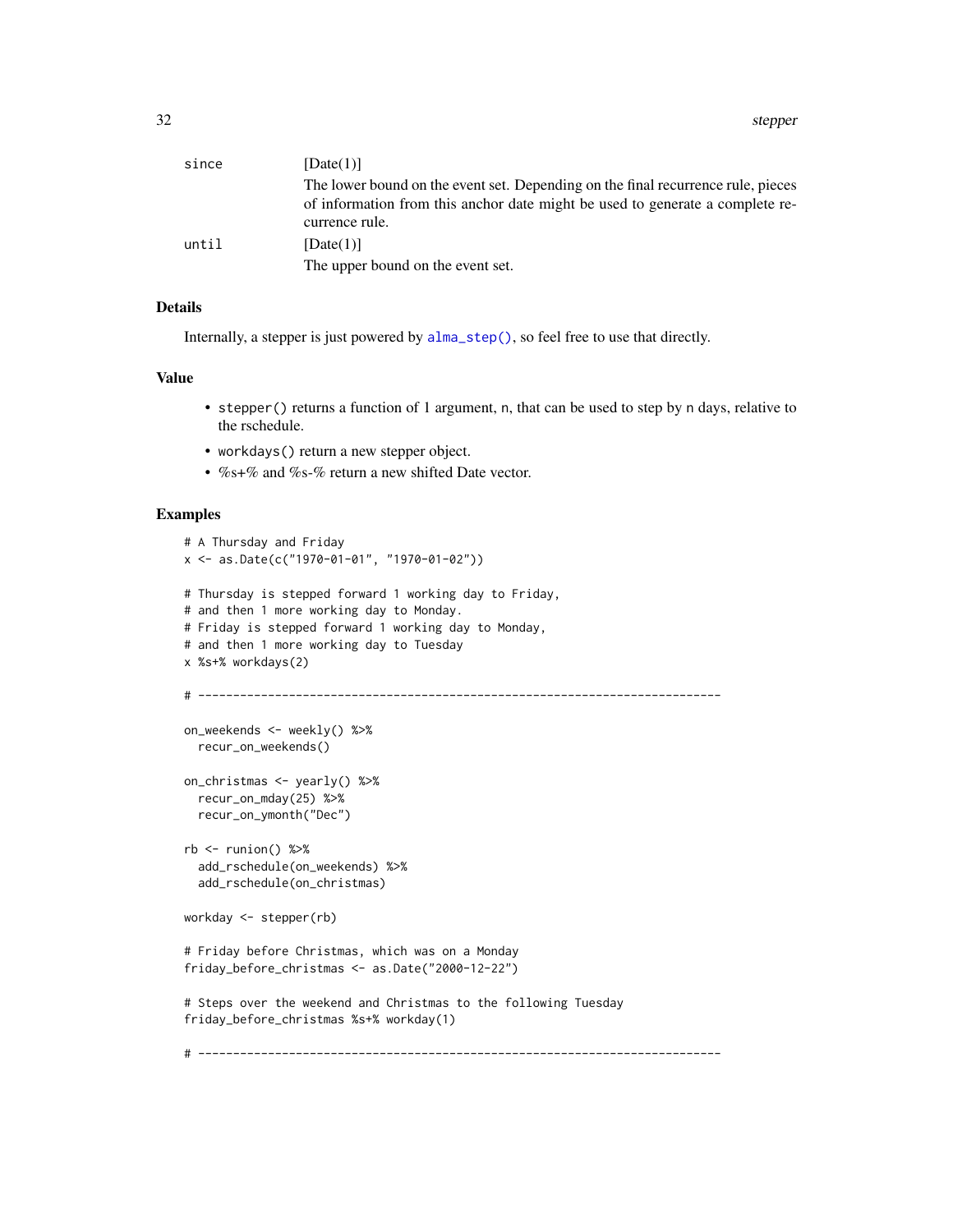#### stepper 33

```
# Christmas in 2005 was on a Sunday, but your company probably "observed"
# it on Monday. So when you are on the Friday before Christmas in 2005,
# stepping forward 1 working day should go to Tuesday.
# We'll adjust the previous rule for Christmas to roll to the nearest
# non-weekend day, if it happened to fall on a weekend.
on_observed_christmas <- radjusted(
  on_christmas,
  adjust_on = on_weekends,
  adjustment = adj_nearest
\mathcal{L}# Note that the "observed" date for Christmas is the 26th
alma_search("2005-01-01", "2006-01-01", on_observed_christmas)
rb2 <- runion() %>%
  add_rschedule(on_weekends) %>%
  add_rschedule(on_observed_christmas)
workday2 <- stepper(rb2)
friday_before_christmas_2005 <- as.Date("2005-12-23")
# Steps over the weekend and the observed Christmas date
# of 2005-12-26 to Tuesday the 27th.
friday_before_christmas_2005 %s+% workday2(1)
```